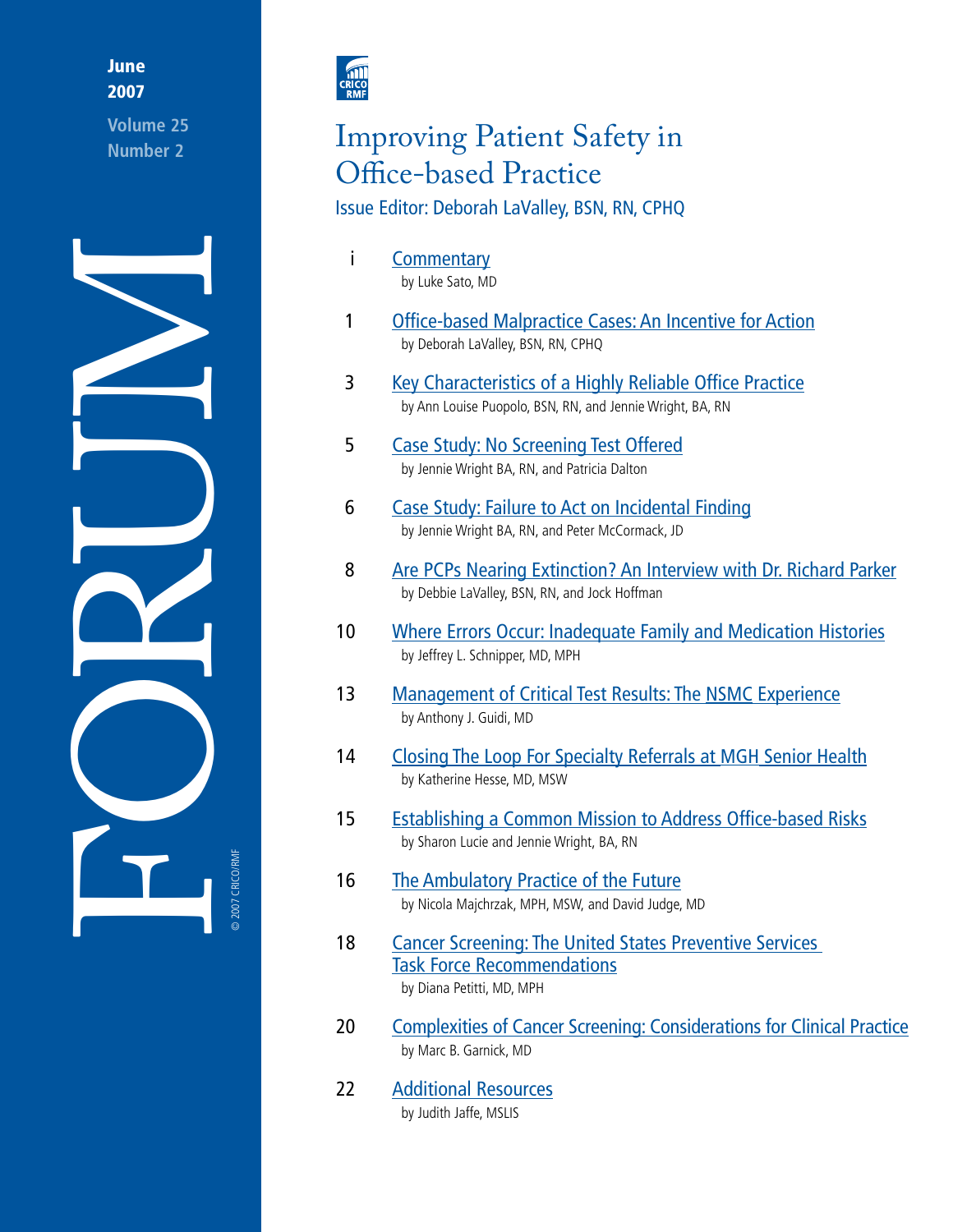#### <span id="page-1-0"></span>**by Luke Sato, MD**

Dr. Sato is Chief Medical Officer for CRICO/RMF

The current patient safety movement first gained momentum in hospitals (foremost in anesthesiology) but, more recently, the focus has been widening to include outpatient care. As parent health care organizations began to mentum in hospitals (foremost in anesthesiology) but, more recently, the focus has been widening to include address inpatient safety, they recognized that their outpatient partners needed to be included in the improvement process, and the malpractice claims data bear that out. As health care delivery has shifted more toward outpatient practices, so too have the settings for alleged medical errors *(see [LaValley, page](#page-2-0)  [1](#page-2-0)).* And we know, based on multiple studies of medical error, claims and suits represent just a small proportion of all the preventable adverse events that actually occur.

We know too, the devastating impact an adverse event has on the patients, their families, and also the physicians, nurses, and staff involved. An adverse medical event is often life altering, and when that event is later understood to have involved preventable errors, practice-altering solutions need to be developed, implemented, and spread. The Harvard-affiliated organizations, their associated office practices, and CRICO/RMF are committed to that goal. It is an ambitious endeavor.

#### A Non-organized Network

CRICO-insured office practices are affiliated (often loosely) with a "parent" institution in the Harvard medical system. Those "networks" of practices, however, are not always well organized for making universal improvements at the practice level. The practices within a given affiliation often operate independently in terms of protocols, systems, training, and quality improvement efforts. To achieve a goal of significant patient safety improvement—especially in primary care practices—by relying solely on the already overburdened PCP to address those needs independently is simply too much to ask *(see [Richard Parker](#page-9-0)  [interview, page 8\)](#page-9-0).* 

Not that the spirit isn't willing. The hard part of patient safety improvement in the office practice is not motivating dedicated caregivers to do the right thing. The hard part is developing and sustaining an organizational approach that is more efficient and sustainable than each individual practice-based approach. That requires both parties, physician groups and parent organizations, working toward a common goal. The good news is that the CRICO-insured organizations, and their practice affiliates, have begun that work.

At the practice level, a great deal is being achieved with grass roots efforts *(see [Guidi, page 13](#page-14-0); and [Hesse, page 14\)](#page-15-0).* Through both its research/demonstration project grants, and its Office Practice Evaluation (OPE) program, CRICO/RMF has been witness to numerous innovations making a difference in office-based

patient safety *(see [Lucie,](#page-16-0) [page 15](#page-16-0)).* But, while that approach serves as a good way to pilot new interventions, it is inefficient for systemwide improvements.

We at CRICO/RMF have seen the most success, in terms of patient safety improvement, when the relationship between the parent organization and affiliates is built beyond a financial structure. The



more both parties can collaborate on mission, systems, and support services, the easier it is to introduce innovations and respond to emerging risks. The parent organizations that strive to accomplish that have developed a more comprehensive network model and are fully committed to providing the outpatient practices with the leadership and resources necessary to sustain and systematize innovations *(see [Majchrzak, page 16](#page-17-0)).*

We hope that the inpatient patient safety improvement experience has shortened the learning curve for outpatient providers. Certainly, clinicians can see that the patient safety movement is not some short-lived concept. They also understand that many techniques and tools developed for hospital patient safety can now be applied to office-practice settings *(see [Schnipper, page](#page-11-0) [10\)](#page-11-0).* Of course, office practices cannot individually match the framework and support services of a large hospital on their own. Both sides know that continuous patient safety improvement in the office setting demands greater collaboration. For the individual practice groups, that may mean adopting solutions that were not home grown. For the parent organization, implementation of patient safety improvements in multiple unique settings requires, perhaps, greater patience and more diverse management than for inpatient interventions. An ambitious endeavor indeed.

Recognizing that attention to the office practice is crucial to our mission of decreasing missed and delayed diagnoses (the top area of high-severity malpractice claims); Forum is highlighting the office setting in this issue. We invite you to join the ongoing efforts of CRICO/RMF and our guest authors to identify risk, develop and promote risk reduction efforts, and continue to extend patient safety principles into to the office environment. ■

i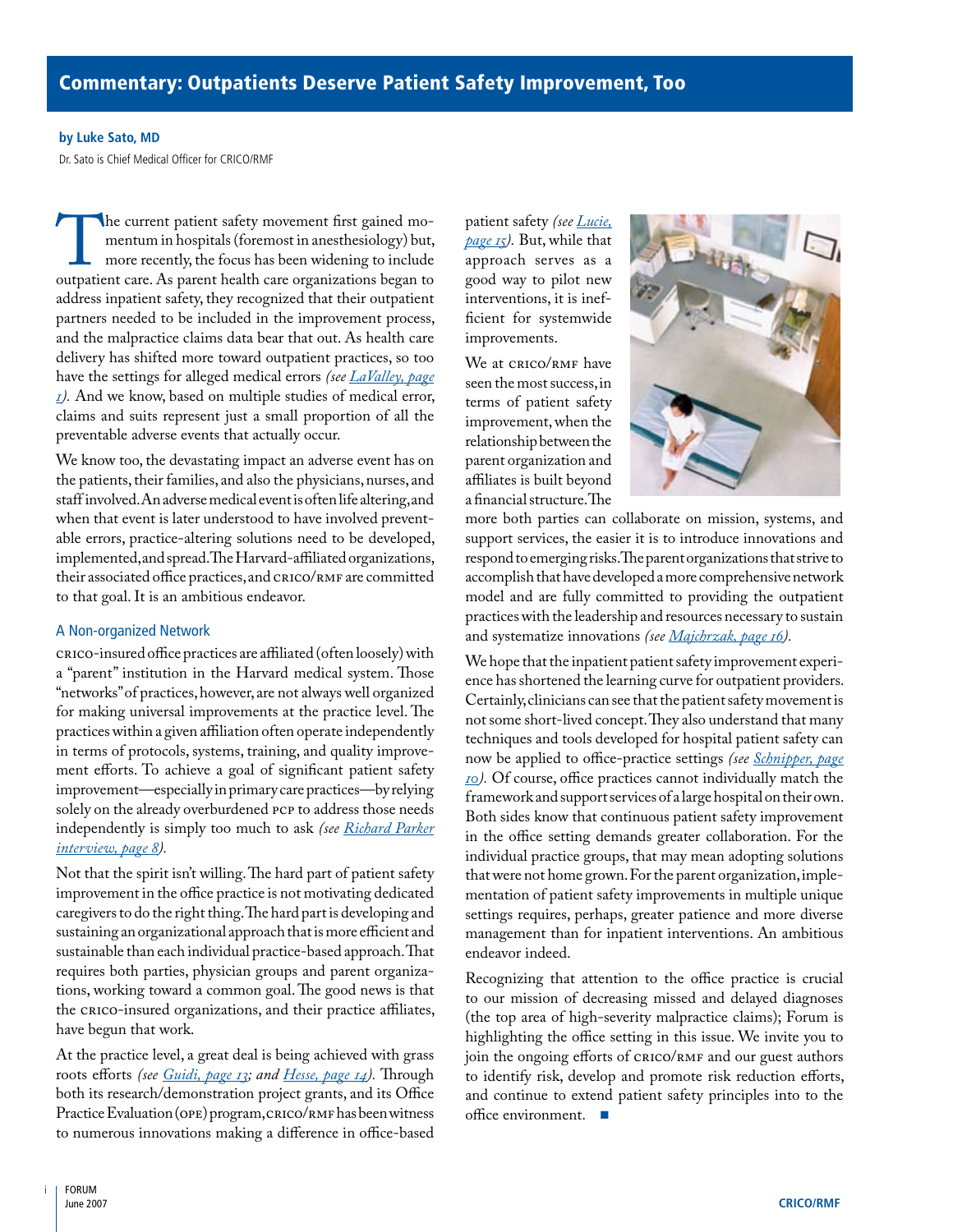### <span id="page-2-0"></span>**by Deborah LaValley, BSN, RN, CPHQ**

Ms. LaValley is a Senior Loss Prevention Specialist for CRICO/RMF and Issue Editor of Forum.

The majority of health care is carried out in outpatient<br>settings (primarily physicians' offices and emergency<br>departments).<sup>1</sup> Malpractice cases reflect this: from 1997-<br>2006, more than 800 CRICO-insured clinicians were n settings (primarily physicians' offices and emergency departments).1 Malpractice cases reflect this: from 1997- 2006, more than 800 CRICO-insured clinicians were named in 623 office-based cases.2 Those cases accounted for more than one-quarter of CRICO's total cases, defendants, and incurred dollars *(see* Table 1).

Mirroring the national trend,<sup>3</sup> more than half (52 percent) of CRICO's office-based claims alleged either a delayed or missed diagnosis (Table 2). The most common diagnoses identified within these cases were cancers (Table 3). Also frequently alleged were: failure to diagnose infection, myocardial infarction, benign tumors, and strokes. The key issues in office-based failure to diagnose cases were: poor clinical judgment (i.e., patient assessment), poor clinical systems (patient follow-up, reporting findings, identifying provider coordinating care) and inadequate communication and documentation. Table 4 illustrates where along the diagnostic path errors are most frequently alleged. Conducting an adequate history/physical, ordering of diagnostic tests, and test interpretation are key areas of concern.

Cases alleging mismanaged medical treatment or medication errors (both 13 percent) were the next most common allegations made in CRICO's office-based claims. The treatment cases frequently alleged improper performance of a treatment or procedure, inadequate patient assessment, and communication breakdowns. The majority of medication cases were related to improper medical management or education/communication errors.

# The Challenge

While some types of medical error occur in all settings, ambulatory care presents unique challenges for patient safety improvement. Primary care providers' job functions are increasingly complex; more of those providers are non-physician personnel, and patients are frequently handed off between clinicians.<sup>4</sup>

Despite the prevalence of outpatient care—and the accompanying malpractice allegations—office practice patient safety efforts have received little of the attention (and funding) devoted to hospital-based initiatives. But the problem is not hidden from those in a position to fix it. In response to an electronic survey in 2003, American medical leaders identified the top five actions they felt could improve the quality of office-based health care:

- 1. institute affordable, standards-based, common language EMR/EHR including lab, radiology, and hospital connectivity;
- 2. create functioning caregiving teams of physicians, nurses, pharmacists, and others;

| <b>CRICO Office-based Cases</b>                                                                                                                           |                        | <b>Table 1</b>            |  |  |  |
|-----------------------------------------------------------------------------------------------------------------------------------------------------------|------------------------|---------------------------|--|--|--|
| Asserted 1997-2006 (N=623 cases, \$233M incurred losses <sup>a</sup> )                                                                                    |                        |                           |  |  |  |
| From 1997-2006, office or clinic-based events accounted for:<br>27% of all CRICO cases<br>25% of all CRICO defendants<br>29% of all total incurred losses |                        |                           |  |  |  |
|                                                                                                                                                           | <b>All CRICO Cases</b> | <b>Office-based Cases</b> |  |  |  |
| Claims and suits                                                                                                                                          | 2,340                  | 623                       |  |  |  |
| <b>Defendants</b>                                                                                                                                         | 4.803                  | 1,220                     |  |  |  |
| Closed cases                                                                                                                                              | 2,299                  | 617                       |  |  |  |
| Closed with payment                                                                                                                                       | 725 (32%)              | 200 (32%)                 |  |  |  |
| <b>Total incurred losses</b>                                                                                                                              | \$812,000,000          | \$233,000,000             |  |  |  |
| Average indemnity payment                                                                                                                                 | \$487,000              | \$469,000                 |  |  |  |
| <b>Defendants</b>                                                                                                                                         | <b>All CRICO Cases</b> | <b>Office-based Cases</b> |  |  |  |
| Staff physicians                                                                                                                                          | 1,963                  | 637                       |  |  |  |
| Residents                                                                                                                                                 | 419                    | 35                        |  |  |  |
| Fellows                                                                                                                                                   | 101                    | 17                        |  |  |  |
| Non-MD clinicians                                                                                                                                         | 659                    | 132 <sup>b</sup>          |  |  |  |
| Institutions                                                                                                                                              | 1,661                  | 399                       |  |  |  |
| <b>Total</b>                                                                                                                                              | 4,803                  | 1,220                     |  |  |  |

a Aggregate of expenses, reserves, and payments on open and closed cases b Includes 27 registered nurses and 20 nurse practitioners

- 3. institute e-prescribing;
- 4. better educate patients; and
- 5. implement office-based decision support systems.<sup>5</sup>

Over the past 10 years, most of the CRICO-insured institutions have employed many, if not all, of those ideas in the inpatient settings through a comprehensive commitment of resources and culture change. Spreading and adapting those initiatives to individual office practices requires a different model (probably many different models) and an unprecedented collaboration between the hospitals and their satellite providers.

Despite numerous systems and strategies that can be used to improve practice performance, the outcomes are still heavily reliant on the practice culture, $6$  and, the incentive of not being sued. Miller and Bovbjerg found that safety improvements were less influenced by litigation-related financial costs than by ancillary costs, including:

- physician morale and psychological costs, which can exact a substantial toll on individual physicians and demoralize other medical group members;
- intellectual capital costs, especially costs of diverting scarce manager and support staff resources into timeconsuming, organizationally disruptive litigation-related activities; and
- reputation costs, such as the effect on the group's reputational assets, and thus, future revenues.<sup>3</sup>

1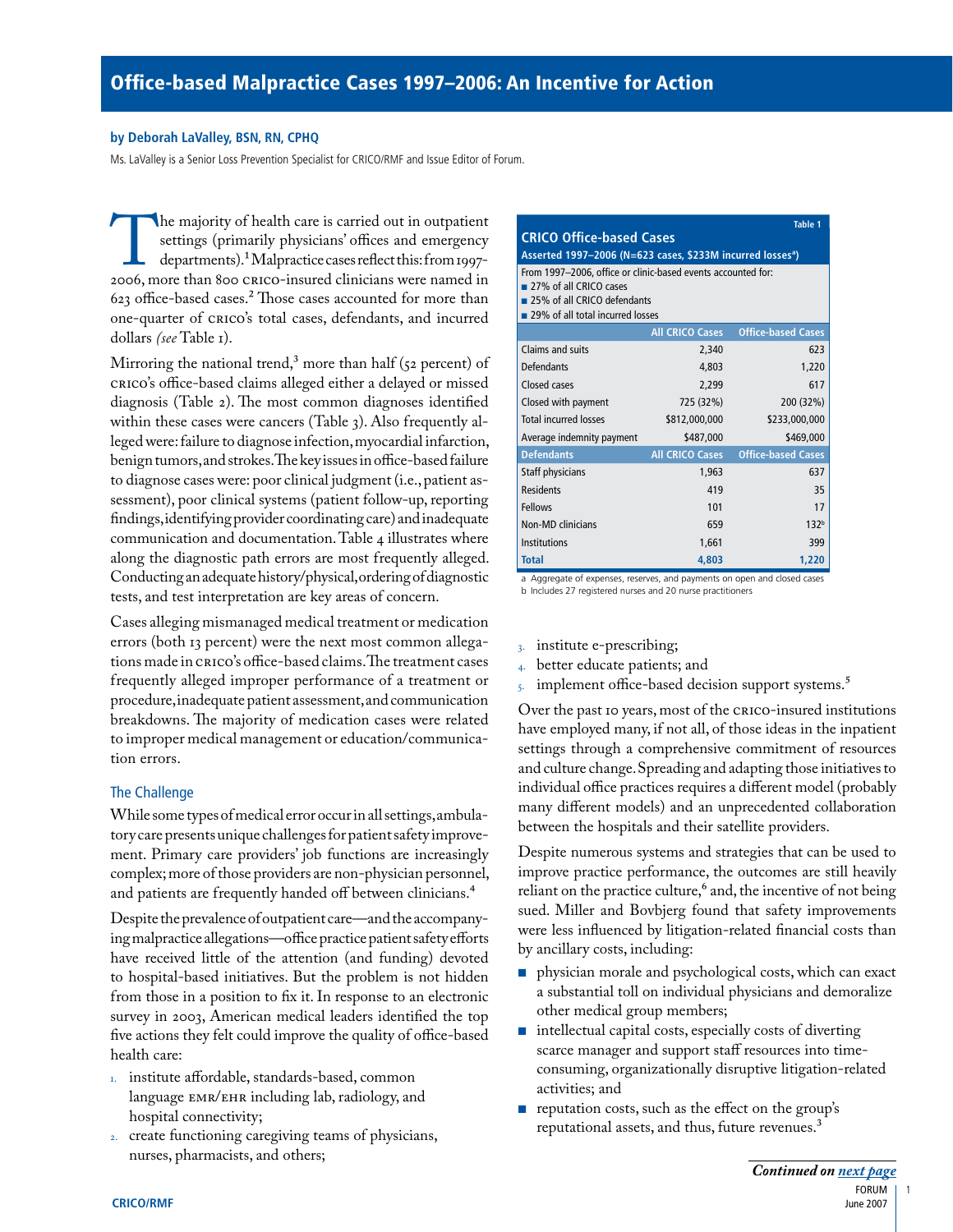|                                                                        |       | <b>Table 2</b>         | Ī              |  |  |  |
|------------------------------------------------------------------------|-------|------------------------|----------------|--|--|--|
| <b>CRICO Office-based Cases</b>                                        |       |                        |                |  |  |  |
| <b>Asserted 1997-2006</b>                                              |       |                        |                |  |  |  |
| (N=623 cases, \$233M incurred losses <sup>a</sup> )                    |       |                        |                |  |  |  |
| Just over half (52 percent) of the office-based cases                  |       |                        |                |  |  |  |
| involved an allegation of diagnostic error.                            |       |                        |                |  |  |  |
| ■ 50% of office-based diagnosis-related cases                          |       |                        |                |  |  |  |
| involved cancer<br>38% of office-based diagnosis-related cases alleged |       |                        |                |  |  |  |
| an indicated diagnostic test was not ordered                           |       |                        | F              |  |  |  |
| 55% of office-based diagnosis-related cases alleged                    |       |                        | I              |  |  |  |
| poor follow-up of a referral or test result                            |       |                        | F              |  |  |  |
| <b>Top Allegations</b>                                                 | Cases | <b>Incurred Losses</b> | F              |  |  |  |
| Diagnosis-related                                                      | 324   | \$170,507,000          | F              |  |  |  |
| Medication-related                                                     | 84    | \$20,409,000           | ĉ              |  |  |  |
| Medical treatment-related                                              | 24    | \$21,493,000           | ŀ              |  |  |  |
| Communication-related                                                  | 24    | \$2,971,000            | C              |  |  |  |
| Surgery-related                                                        | 20    | \$6,144,000            |                |  |  |  |
| <b>Top Risk Management</b>                                             | Cases | <b>Percent</b>         | 'N             |  |  |  |
| <b>Issues</b> b                                                        |       | of Cases               | ir             |  |  |  |
| Failure/delay in<br>ordering test                                      | 142   | 23%                    | f              |  |  |  |
| Inadequate communication                                               |       |                        | tŀ             |  |  |  |
| of patient information<br>among providers                              | 80    | 13%                    | S <sub>1</sub> |  |  |  |
| Narrow diagnostic focus                                                | 66    | 11%                    | a:             |  |  |  |
| Insufficient education<br>re: medication                               | 64    | 10%                    | u<br>А         |  |  |  |
| Failure to obtain<br>a consult/referral                                | 62    | 10%                    | e <sub>i</sub> |  |  |  |
| Failure to establish<br>differential diagnosis                         | 60    | 10%                    | p<br>y         |  |  |  |
| Failure to rule out<br>abnormal finding                                | 56    | 9%                     | a1             |  |  |  |

railure to identify provider the day of the day of the day of the day of the day of the day of the day of the<br>coordinating care Inadequate history/physical 39 6%

Poor selection/management 45 and 45 7%

a Aggregate of expenses, reserves, and payments on

open and closed cases

Poor selection/management

Failure to identify provider

b A single case may involve multiple risk management issues

| Table 3<br>Top Diagnosis-related Cases<br>Office-based cases asserted 1997-2006<br>(N=324 cases, \$154M incurred losses) |       |                                    |  |  |  |
|--------------------------------------------------------------------------------------------------------------------------|-------|------------------------------------|--|--|--|
| <b>Diagnosis</b>                                                                                                         | Cases | <b>Incurred Losses<sup>a</sup></b> |  |  |  |
| Colorectal cancer                                                                                                        | 39    | \$29,744,000                       |  |  |  |
| Prostate cancer                                                                                                          | 23    | \$13,294,000                       |  |  |  |
| Infection                                                                                                                | 20    | \$9,156,000                        |  |  |  |
| Lung cancer                                                                                                              | 19    | \$9,760,000                        |  |  |  |
| <b>Myocardial infarction</b>                                                                                             | 18    | \$9,207,000                        |  |  |  |
| <b>Breast cancer</b>                                                                                                     | 17    | \$10,252,000                       |  |  |  |
| Benign tumor                                                                                                             | 11    | \$3,685,000                        |  |  |  |
| Head/neck cancer                                                                                                         | q     | \$7,219,000                        |  |  |  |
| Pulmonary embolism                                                                                                       | 8     | \$5,288,000                        |  |  |  |
| Cardiovascular disease                                                                                                   | 8     | \$3,819,000                        |  |  |  |

a Aggregate of expenses, reserves, and payments on open and closed cases

| <b>Table 4</b><br><b>Malpractice Allegations Along the Diagnostic Path</b><br>Office-based cases asserted 1997-2006<br>(N=324 cases, \$154M incurred losses) |                    |                         |  |  |
|--------------------------------------------------------------------------------------------------------------------------------------------------------------|--------------------|-------------------------|--|--|
| <b>Diagnostic Path</b>                                                                                                                                       | Cases <sup>a</sup> | <b>Incurred Lossesb</b> |  |  |
| Patient notes problem and seeks care                                                                                                                         | 4%                 | 3%                      |  |  |
| Physician performs history/physical                                                                                                                          | 27%                | 38%                     |  |  |
| Order of diagnostic lab tests                                                                                                                                | 62%                | 68%                     |  |  |
| Performance of tests                                                                                                                                         | 8%                 | 8%                      |  |  |
| Interpretation of tests                                                                                                                                      | 25%                | 29%                     |  |  |
| Receipt/transmittal of test results                                                                                                                          | 14%                | 11%                     |  |  |
| Follow-up plan and referral (if indicated)                                                                                                                   | 56%                | 65%                     |  |  |
| Patient adherence with plan                                                                                                                                  | 10%                | 5%                      |  |  |

A single case may cite errors in more than one step in the diagnostic process

<span id="page-3-0"></span>Aggregate of expenses, reserves, and payments on open and closed cases

# *Continued from [previous page](#page-2-0)*

Miller and Bovbjerg also found providers who felt that liability impeded patient safety mprovement by increasing the fear of pretrial discoverability of information. That ear, in turn, restricts the free flow of information 1) within the group, 2) between the group and the hospitals where it admits patients, and  $3$ ) between the group and specialist subcontractors. Fear that disclosure could increase the number of claims and make those cases actively pursued harder to defend essentially drives information nderground... a form of negative defensive medicine.<sup>3</sup>

Although malpractice data are only the tip of the iceberg when looking at medical errors, they provide a means for focusing on those processes that contributed to patient harm. The major drawback is that the events often took place three or more ears prior. For more timely assessment, the use of office practice patient safety evalutions can help organizations identify potential risks currently resident within that setting. CRICO/RMF, through its Office Practice Evaluation (OPE) incentive program, is now rewarding practices that meet specific safety standards as measured through the survey process.7 That process serves to pinpoint opportunities for improvement, to highlight best practices that address key claims-related risks, and to encourage the application of those best practices before an untoward event occurs.

Change happens slowly in complex systems and organizations, but patients should not have to wait for preventable errors to be identified and addressed. To that end, CRICO/RMF is working to accelerate the development of improvements that can be shared across the CRICO-insured community, through its patient safety research grants<sup>8</sup> and its ongoing support of education and training for both inpatient and outpatient health care providers. ■

#### Notes and References

- 1 Berwick D, Kilo C. Idealized design of clinical office practice: an interview with Donald Berwick and Charles Kilo of the Institute for Healthcare Improvement. *Manag Care Q.* 1999 Autumn;7(4):62–9.
- 2 Professional liability claims and suits filed against a CRICO-insured physician, institution, or employee by patients seen in a physician's office or clinic. Cases stemming from ambulatory care in an emergency department or day-surgery center were excluded.
- 3 Miller RH, Bovbjerg RR. Efforts to improve patient safety in large, capitated medical groups: description and conceptual model. *J Health Polit Policy Law.* 2002;27(3):401–40.
- 4 Pope C. Quality quagmire: why systems and processes are important to your practice but often ignored. *MGMA Connex.* 2005;5(2):40–5.
- 5 Lundberg GD. Improving the quality of care in physician office practice. *MedGenMed.* 2003;5(4):38.
- 6 Kaissi A, Kralewski J, Dowd B, Heaton A. The effect of the fit between organizational culture and structure on medication errors in medical group practices. *Health Care Manage Rev.* 2007;32(1):12–21.
- 7 Since 1998, the CRICO/RMF Office Practice Evaluation program has surveyed nearly 600 practices within the Harvardaffiliated health care networks.
- 8 CRICO/RMF and its subsidiary, Healthcare Safety Research Institute (HSRI), award grants for research and demonstration projects aimed at achieving greater understanding of patient safety issues, their etiology, and potential interventions. For details see www.rmf.harvard.edu/research-resources/grants.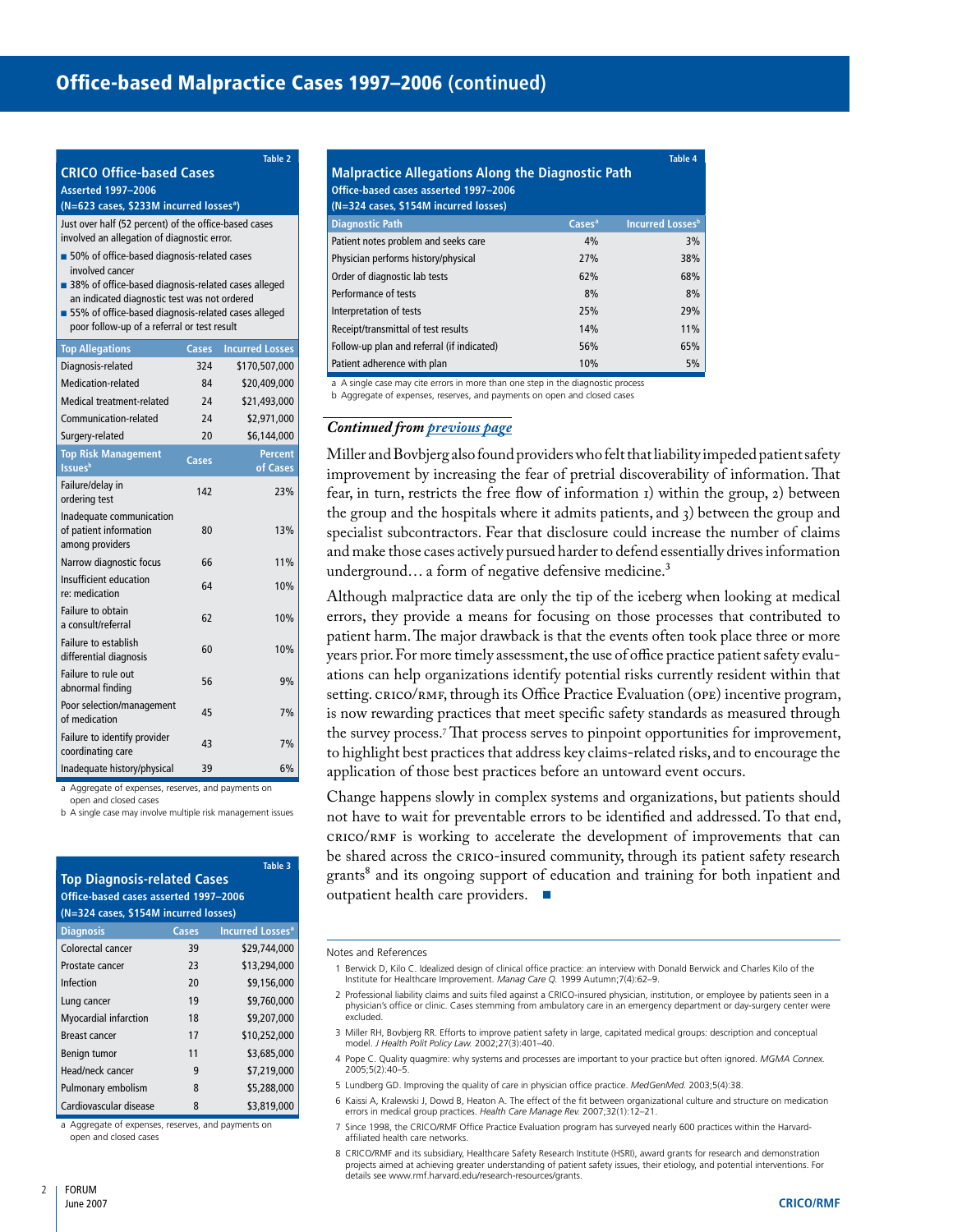#### <span id="page-4-0"></span>**by Ann Louise Puopolo, BSN, RN, and Jennie Wright, BA, RN**

Ms. Puopolo is Director of Loss Prevention/Patient Safety for CRICO/RMF. Ms. Wright is Risk Assessment Program Manager for CRICO/RMF.

Pegardless of size, specialty, or setting, physician office practices share a common goal of providing high-qual-<br>ity and safe patient care. While myriad systems and practice techniques are needed to meet that goal, CRICO/ practices share a common goal of providing high-quality and safe patient care. While myriad systems and has found—through years of malpractice claims analysis and proactive office practice evaluations—six characteristics that are the foundation for highly reliable office practices.

# 1) Assessment and Diagnosis

An appropriate history and physical examination must be completed with evidence that a diagnosis has been reached, or considered, and that a subsequent treatment plan has been put into place. To accommodate the hectic pace in most offices, a highly reliable practice employs processes that assist providers by prompting them to obtain vital information. This is accomplished either by using paper or electronic templates for documenting assessments, or by providing patients with self-administered questionnaires to be reviewed by the provider during the encounter. After a thorough assessment is completed, diagnosis and development of a treatment plan are key components of the process. Documentation of the plan and clinical rationale is vital, both to enhance continuity of care and reduce liability.

# *Elements of a complete assessment*

- updated allergy status;
- updated list of medications;
- updated problem list;
- updated personal and family history;
- components of the physical examination, including a review of systems; and
- clinical rationale and documentation of diagnosis and treatment plan.

# 2) Disease Management

Practices that uniformly comply with nationally recognized standards, such as HEDIS or ADA guidelines, have processes in place to prompt and track disease-specific tests and/or examination of relevant organ systems. For instance, all diabetic patients have the following laboratory tests done periodically:

- blood sugar level: every  $3-6$  months,
- HbA1c: every 6–12 months,
- lipid profile and micro albumin: annually,
- foot and retinal exams: annually.

Asthmatic patients have spirometry testing done, receive annual influenza vaccinations, and are educated regarding self management.

# 3) Health Screening

Many elements of test result management are necessary to ensure appropriate follow up of health screening results. A highly reliable practice has systems in place that confirm the following:

- Factors such as age, gender, and relevant personal and family history are considered when determining appropriate health screens. Decision support tools are used to assist providers in determining the appropriate health screens to offer.
- Processes are in place to monitor that ordered health screens are completed and, if not, that the provider is notified.
- Outstanding health screens are reconciled with incoming results, guaranteeing that results are received.
- Patients can expect to be notified of *all* health screen results; this promotes partnership in care and provides a final check that the health screen has been completed. Notification of results are evident in the medical record.
- A follow-up plan is developed for abnormal screening results with evidence of communication of the plan to the patient.
- Follow-up of abnormal health screens is monitored to ensure that the patient receives appropriate testing.
- Based on findings, a diagnosis is established and is evident in the medical record.

# 4) Test Results Management

In a highly reliable office practice, processes are well established for *all* ordered tests. This includes the following:

- Ordered tests are reconciled with incoming results. Outstanding requisitions can then be investigated and followed up as appropriate.
- Patients can expect to be notified of *all* test results. This promotes partnership in care and provides a final check on completion of the test. Notification of results is evident in the medical record.
- Abnormal test results are noted and a follow-up plan is developed with evidence of communication to the patient.
- *Critical/concerning* test results are monitored to ensure that the patient receives appropriate testing and follow-up.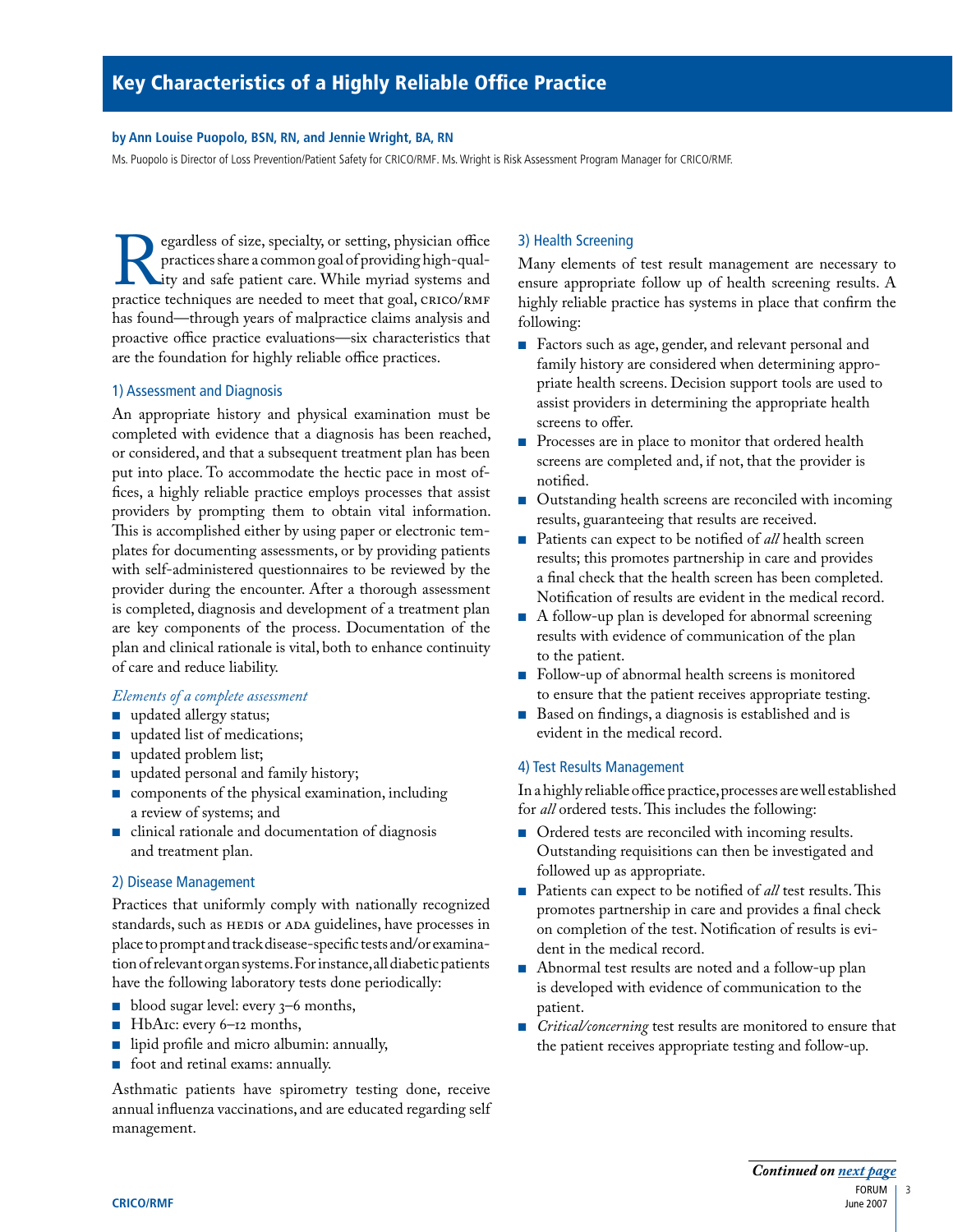# **A B O U T FORUM**

**FORUM** provides in-depth analyses of specific medical malpractice cases and issues along with practical loss prevention advice and case abstracts.

The Massachusetts Board of Registration in Medicine has approved **Forum** as qualifying for the equivalent of AMA Category 1 continuing medical education credit suitable for the Massachusetts requirement in risk management education.

#### **Copyright and Permissions**

All rights reserved; use by permission only.

Images on page i ©2007 Getty Images.

**Letters to the Editor** and requests for **Permission to Reprint** should be addressed to the Editor, at:

#### **CRICO/RMF**

101 Main Street Cambridge, MA 02142

E-mail: Forum@RMF.Harvard.edu

Fax: 617.495.9711

#### **Distribution**

**FORUM** is published quarterly by CRICO/RMF, and is available at www.rmf.harvard.edu/forum.

CRICO/RMF is the patient safety and medical malpractice insurance company owned by and serving the Harvard medical community since 1976.

**FORUM** is distributed at no charge to institutions, staff, and physicians insured by the Controlled Risk Insurance Company (CRICO). Subscribe on line at www.rmf.harvard.edu/forum.

#### **Staff**

Editor Jock Hoffman

Issue Editor Deborah LaValley, BSN, RN, CPHQ

#### Editorial Staff

Tom A. Augello Jessica Bradley, MPH Kathleen Dwyer, MS, NP Robert Hanscom, JD Judith Jaffe, MSLIS Missy Padoll Ann Louise Puopolo, BSN, RN Luke Sato, MD Maryann Small Jennie Wright, BA, RN Winnie Yu

Production Designer Alison Anderson

# Key Characteristics **(continued)**

While myriad systems and practice techniques are needed to meet that goal, CRICO/RMF has found—through years of malpractice claims analysis and proactive office practice evaluations—six characteristics that are the foundation for highly reliable office practices.

# <span id="page-5-0"></span>*Continued from [previous page](#page-4-0)*

#### 5) Referral Management

Communication is optimized by defining the role of each provider (specialist and PCP) for coordinating care, monitoring treatment, and ensuring follow-up. Systems are in place to promote clear, concise communication.

#### *Referral management processes*

- Ordering providers communicate the reason for the referral and any relevant test results to the specialist.
- A mechanism is in place to assure that *critical* referrals are completed appropriately and, if not, the specialist notifies the ordering provider.
- A referral reconciliation process guarantees that *critical* referrals are received and available to the ordering provider.
- *All* referrals are reviewed by the ordering provider with evidence of review in the medical record.
- Patients are aware of specialists' findings and follow-up recommendations (and evidence of the notification can be found in the medical record).
- Evidence of a diagnosis and treatment plan incorporates the specialist's findings.

# 6) Internal Office Function

A highly reliable practice has an infrastructure that promotes the identification, analysis, and response to performance and systems issues, including procedures for reporting adverse events to the sponsoring institutions and regulatory agencies.

Effective practices need not be complex, electronic, and expensive; paper-based solutions are frequently easier to initiate and within the reach of many practices. Through its Office Practice Evaluation program, CRICO/RMF has compiled a comprehensive catalogue of best practices found in office settings. *What Works: Effective Practices for Office-based Care* is available through the CRICO/RMF web site at www.rmf.harvard.edu/patient-safetystrategies/office-practices. ■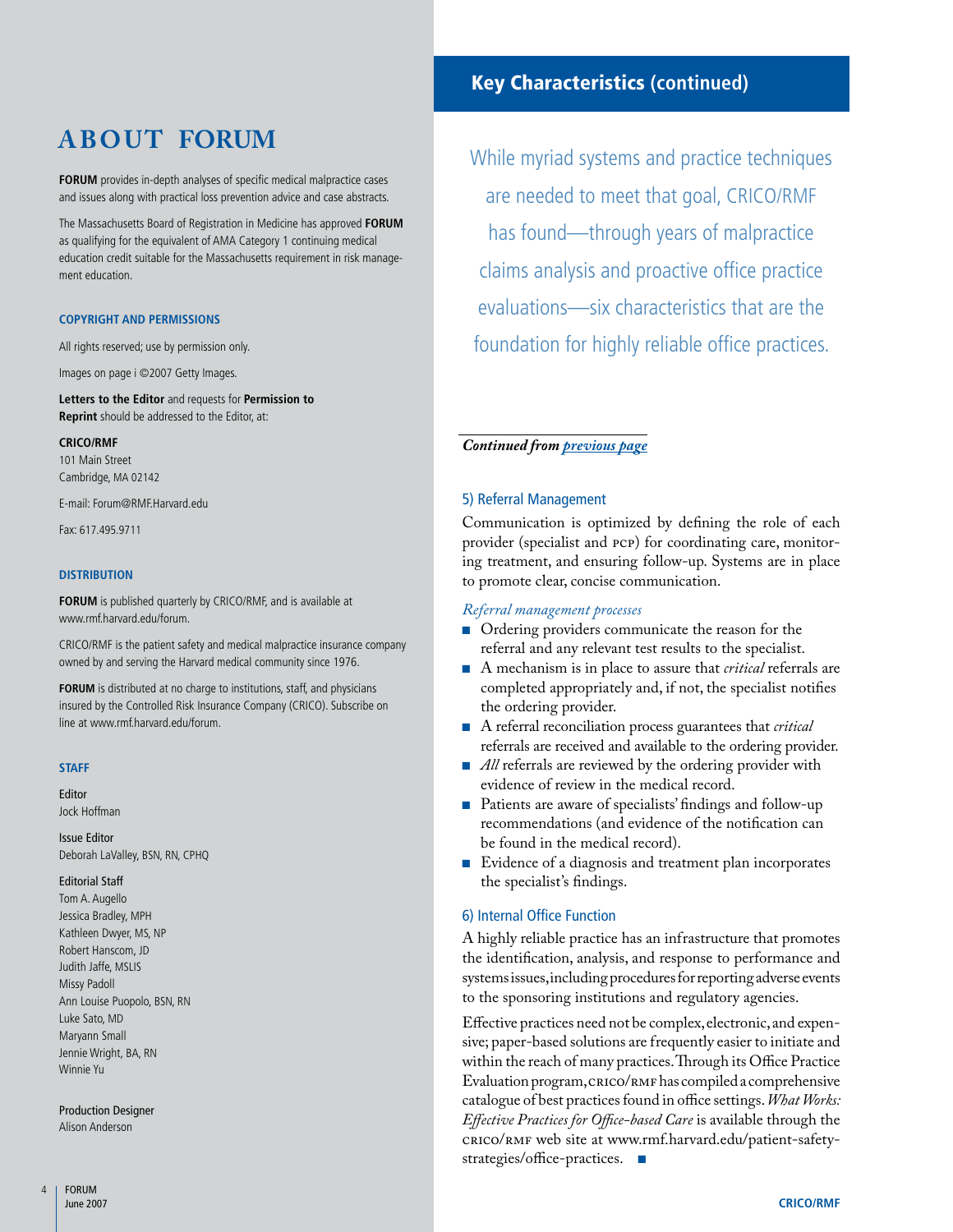# <span id="page-6-0"></span>No Screening Test Offered

A 62-year-old woman with a family history of colon cancer and personal history of abdominal pain, anemia, and weight loss was not offered colon cancer screening before she was diagnosed with metastatic colon cancer.

# **by Jennie Wright BA, RN, and Patricia Dalton**

Ms. Wright is Risk Assessment Program Manager for CRICO/RMF. Ms. Dalton is a CRICO/RMF Claims Manager.

#### Key Lessons

ASE

Stu  $\mathsf{a}$  $\blacktriangleright$ 

- Primary care physicians should universally offer appropriate health screening per age, gender, and risk factors, and document any patient refusal.
- Do not assume that a patient will refuse recommended screening.
- Extend and document outreach for patients who fail to keep scheduled examinations.

# Clinical Sequence

A 62-year-old female patient presented in April 1997 to her long-time PCP with complaints of blood in her stool. A guaiac test in the office was negative. Her medical history included hypertension, arthritis, peptic ulcer disease, obesity, and coronary artery disease. She had never received colorectal cancer screening. Based on a 20-year relationship that included frequently missed appointments, the physician believed she would refuse screening tests for colorectal cancer.

The patient returned in July with abdominal pain. The physician prescribed an H2 blocker and noted a plan to obtain an upper right quadrant ultrasound if she had no improvement in her symptoms. No evidence of a stool guaiac or patient-reported bloody stool was documented.

Failing to keep the next two appointments, the patient presented in August of the same year with improvement of her abdominal pain and a stable weight. She was not anemic, and a CEA was within normal limits.

During the next two years, the patient was seen for chest, abdominal, and back pain, as well as hypertension. She was prescribed Biaxin and Prilosec for presumptive H. Pylori. No evidence of a comprehensive examination during this period, or the years prior, was documented.

In June 2000, a comprehensive examination noted a nine-pound weight loss, and a review of systems was characterized as negative "in general." Documentation does not include family history. (Subsequent legal investigation revealed that the patient's sister had died of colon and lung cancer in 1997.) The patient had a pelvic exam during this visit, and subsequently a screening mammogram. Lab results included low MCV/MCH; hemoglobin was 12.1, and hematocrit was 37 percent, both on the low end of the normal range and decreased somewhat from previous measures. Recommendations on the lab sheet suggest follow up to include additional hemoglobin and stool tests.

The patient next presented to the practice in October, with a tooth infection. Follow-up included an appointment with her physician, which she did not keep.

In December, the patient went to the ED complaining of chest and abdominal pain. Chest X-ray was positive for pulmonary nodules and suggestive of metastatic disease. She died from metastatic colorectal cancer a month later.

# Allegation

The patient's children sued both the PCP and the medical group, alleging failure to provide proper screening and testing, resulting in a delay in diagnosing colon cancer.

# **Disposition**

The case was settled in the high range (>\$500,000).

Inadequate documentation was key to the settlement of this case. The record includes no initial evaluation or work-up, no family or social history, no medication list or charting of health maintenance. Despite the fact of a sister who died of colon cancer, the patient was not offered appropriate screening.

The PCP's reasoning that the patient's history of non-compliance influenced his non-recommendation of a colonoscopy was not supported by expert reviewers; it should have been offered and documented. Experts felt that the standard of care was not met since the patient was not offered appropriate screening due to presumed refusal.

# Analysis

1. The patient did not receive colorectal cancer screening appropriate to her risk, based on age, presentation, or family history.

Current guidelines from CRICO/RMF and national organizations recommend that everyone over the age of 50 receive some type of screening for colorectal cancer. Patients with symptoms, such as anemia, weight loss, or rectal bleeding should be referred to a specialist for a complete diagnostic workup. A single fecal occult blood test (FOBT) in the office alone does not qualify as a diagnostic workup nor adequate screening.

2. The physician did not know the patient's sister died of colon cancer, and a family history was not documented.

Family history should be updated annually, as it is subject to change and may affect cancer and disease screening. The use of a questionnaire or prompt on an exam template can facilitate this process. Patients who refuse or are unable to complete the questionnaire should have an oral review of risk factors, including family history, and notes about the conversation should be put in the medical record.

3. The patient was not approached about a colon cancer screening test. The physician's long term relationship with the patient, and her history of missed appointments, resulted in his making assumptions of her probable refusal for an FOBT series or a colonoscopy, even though she had been willing to undergo cervical and breast cancer screening.

5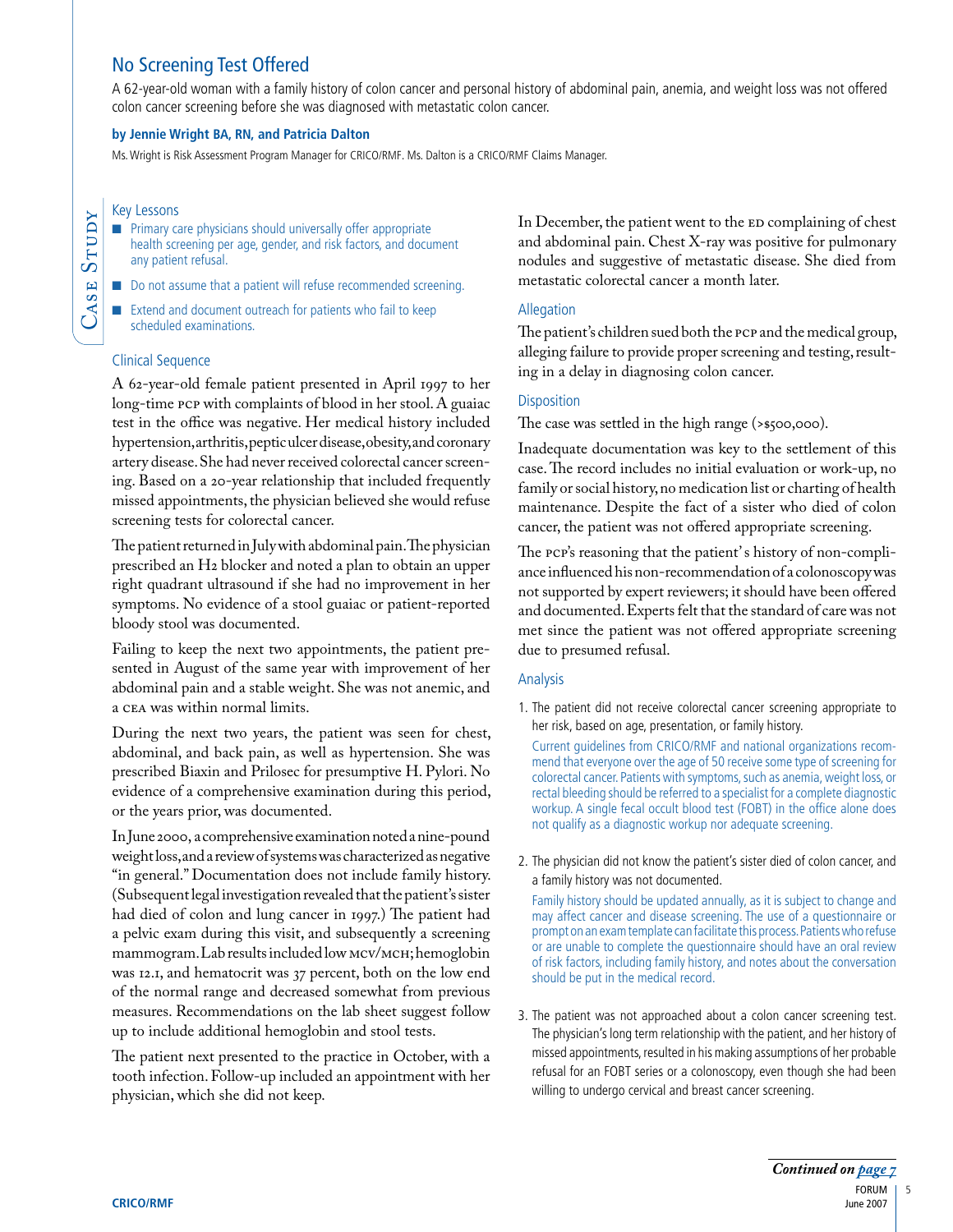# <span id="page-7-0"></span>Failure to Act on Incidental Finding

A 62-year-old man died from lung cancer nearly two years after X-rays in the ED, following a fall, revealed an incidental finding of a lung nodule.

#### **by Jennie Wright BA, RN, and Peter McCormack, JD**

Ms. Wright is Risk Assessment Program Manager for CRICO/RMF. Mr. McCormack is a CRICO/RMF Claims Manager.

#### Key Lessons

Case

Stu  $\mathsf{a}$  $\blacktriangleright$ 

- Miscommunication of abnormal test results and failure to designate a service for follow-up can lead to serious consequences.
- A clear process for notifying the responsible service must exist to ensure adequate communication of important incidental findings.
- PCPs need processes to ensure that they receive and view all abnormal test results relating to their patients.
- Thorough review of tests and adequate documentation in the medical record help establish physician credibility when defending against subsequent allegations of negligence.

#### Clinical Sequence

On November 26, 1999, a 62-year-old man was evaluated in the ED for shoulder injuries following a fall. He was a one-packa-day smoker for many years, and had a history of depression and low back pain. Workup included a left shoulder and chest X-ray, which the ED physician read as showing no fracture or other significant findings. The patient was discharged home with a diagnosis of shoulder contusion and pain.

Four days later, a radiologist performing the final X-ray interpretation noted a nodule in the left lung and recommended follow-up. Per departmental procedure, the radiology report was faxed to the ED and a copy was sent to the PCP. The radiologist did not call either the PCP or the ED.

On December 21 and 31, 2000, the patient saw his PCP for symptoms of back and shoulder pain related to his accident. He was referred to physical therapy and orthopedics. Documentation does not indicate that the prior ED X-rays were present and/or reviewed by the PCP.

In August 2001, the patient presented to the ED with chest and shoulder pain. A chest X-ray was read as normal by the ED attending. Post-discharge, the final reading of this X-ray was abnormal, with a large mass in the left lung. The PCP was not on call when this event occurred; the patient was not made aware of this finding.

In September 2001, the patient saw his PCP for muscular pain. A shoulder X-ray was normal. Treatment included continuation of pain killers and physical therapy.

On October 17, 2001, the patient presented to the ED with intermittent back and chest pain. A chest X-ray showed 75 percent white-out. The patient was admitted to the hospital where a CT scan revealed a left hilar mass with metastases. Subsequent CT scans revealed widespread metastatic disease.

His died within a week.

# Allegation

The patient's children sued the ED physician, radiologist, and PCP alleging failure to identify and follow up on a lung nodule, resulting in the patient's death from lung cancer.

#### **Disposition**

The case was settled in the high range (>\$500,000).

The providers who treated this patient relied on informal norms that had evolved in each of their clinical settings (in Radiology, the norm was not to call the ED with abnormal findings; in the ED, the norm was not to have a specific person take ownership of communicating abnormal test results; in the physician's office, the norm was not to "flag" the abnormal radiological reports before they ended up in the chart). With these norms as the backdrop, it was impossible to obtain trial experts who could effectively defend the care that the entire system provided to the patient. While there was a causation defense related to the ultimate prognosis for this type of lung cancer, it was not definitive and was solely of value as a negotiating tool.

#### Analysis

1. Although each service operated strictly within the expectations of its domain, the PCP was unaware of an important incidental finding. Neither Radiology nor the ED had reliable processes to ensure communication and receipt of this finding to either the PCP or the patient.

Establishing protocols regarding who is responsible for ensuring the communication of an incidental X-ray finding to the appropriate physician for follow up can avoid the problem of "no one" being responsible. Independent services need to collaborate to clarify responsibility, set clear expectations, and develop reliable and verifiable processes to assure that worrisome test results are brought to the attention of the PCP. Validation that they have been received by the PCP (or covering physician) is a critical step to ensure that results have been received and seen by the appropriate parties. Designated staff may be assigned to manage the process, thereby reducing physician workload while ensuring completion of the process and minimizing risk.

2. This patient presented to multiple providers, including his PCP, with back and shoulder pain. From his perspective, he was acting appropriately, both in seeking emergency care and following up with his PCP at the right intervals. He expected that all information obtained in the ED would be reviewed by the PCP as part of his examination. His family contended that his PCP's failure to obtain and review the findings resulted in a delay in his diagnosis and treatment and potentially limited his life expectancy.

Most patients are unaware of the complexities of ensuring that diagnostic tests reach the appropriate provider, and—not unreasonably—expect that the clinician will review the relevant information prior to determining a treatment plan. All relevant information should be readily available to the treating provider and it is his or her responsibility to have that information at the time of the visit. Both hospital and office-based processes are necessary to ensure that this expectation can be met.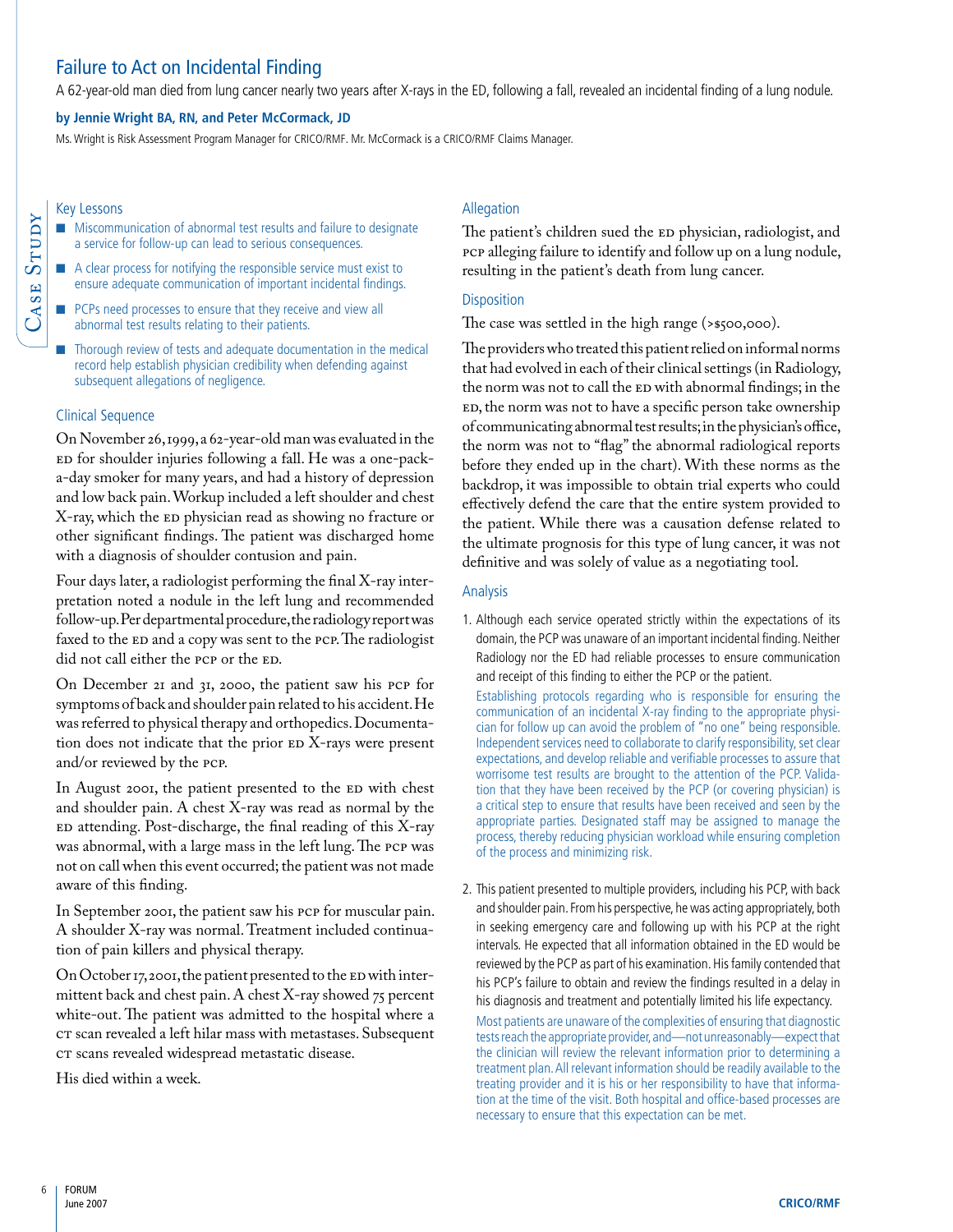3. Lack of a process to ensure provider review of all incoming test results, and review of this patient's chart in the office, created several missed opportunities for earlier diagnosis of this cancer.

PCPs are responsible for overseeing their office-based processes. They need to be involved in the development and oversight of test result management systems in order to ensure that they view all relevant test results without fail. Physicians cannot act on abnormal results that they don't see. The presence of a radiology report in the patient's chart that was filed without the PCP's review indicates a failure in the test result management process.

4. Expert reviewers for the defense could not support the physician's documentation practices nor his admittedly inconsistent practice of reviewing the record prior to the visit.

Review of previous notes and test results prior to a patient's visit is essential to making a full patient assessment and timely diagnosis. Documentation should always include clinical rationale for decision-making and a prescribed treatment plan. Scant documentation of a patient's history or the components of the evaluation not only undermines subsequent care, it may contribute to a perception of inattention to detail and a lack of credibility in any subsequent litigation.

# <span id="page-8-0"></span>*Continued from [page 5](#page-6-0)*

# No Screening Test Offered

A long term relationship between patient and physician is usually a positive attribute and patients often take very seriously the recommendations of a trusted doctor. Knowing a patient very well can lull a clinician into a lack of objectivity. Willingness to undergo other screening tests can suggest willingness to undergo colorectal cancer screening. Regardless of the relationship, all diagnostic and screening tests should be reviewed with the patient. Counseling, education, and physician recommendations along with patient response, including deferral or refusal, should be documented.

4. This was a non-compliant patient, who missed many appointments and requests to follow up over 20 years.

Patients who routinely fail to keep appointments are at risk for "loss to follow-up." The physician should be made aware of patients who fail to keep an appointment or repeatedly cancel appointments so that he/she can review the record and initiate appropriate outreach. All outreach efforts should be documented in the medical record.

5. The patient was not notified of the need for follow-up testing for June 2000 blood work when she returned to the practice for episodic care in September. Lack of office practice processes to ensure continuity resulted in failure to follow up on an abnormal test result, even when the patient was in the office with another complaint.

Recommendations for follow-up should be prominently displayed in the medical record either on the problem list, or in the MD notes. Providers should routinely review documentation of previous visits before evaluating a patient with an episodic concern, and ongoing problems should be addressed with the patient at that time.

6. Scant documentation with illegible components made it difficult to determine whether there was appropriate patient assessment and appropriate clinical rationales.

Difficulty in deciphering notes and minimal documentation impedes the ability to defend a claim. Lack of documentation of a family history and evidence of discussion of screening pose obstacles for the defense. Standard templates, including patient questionnaires and physical examination forms with prompts for age and gender-appropriate health screening and counseling, can encourage appropriate documentation.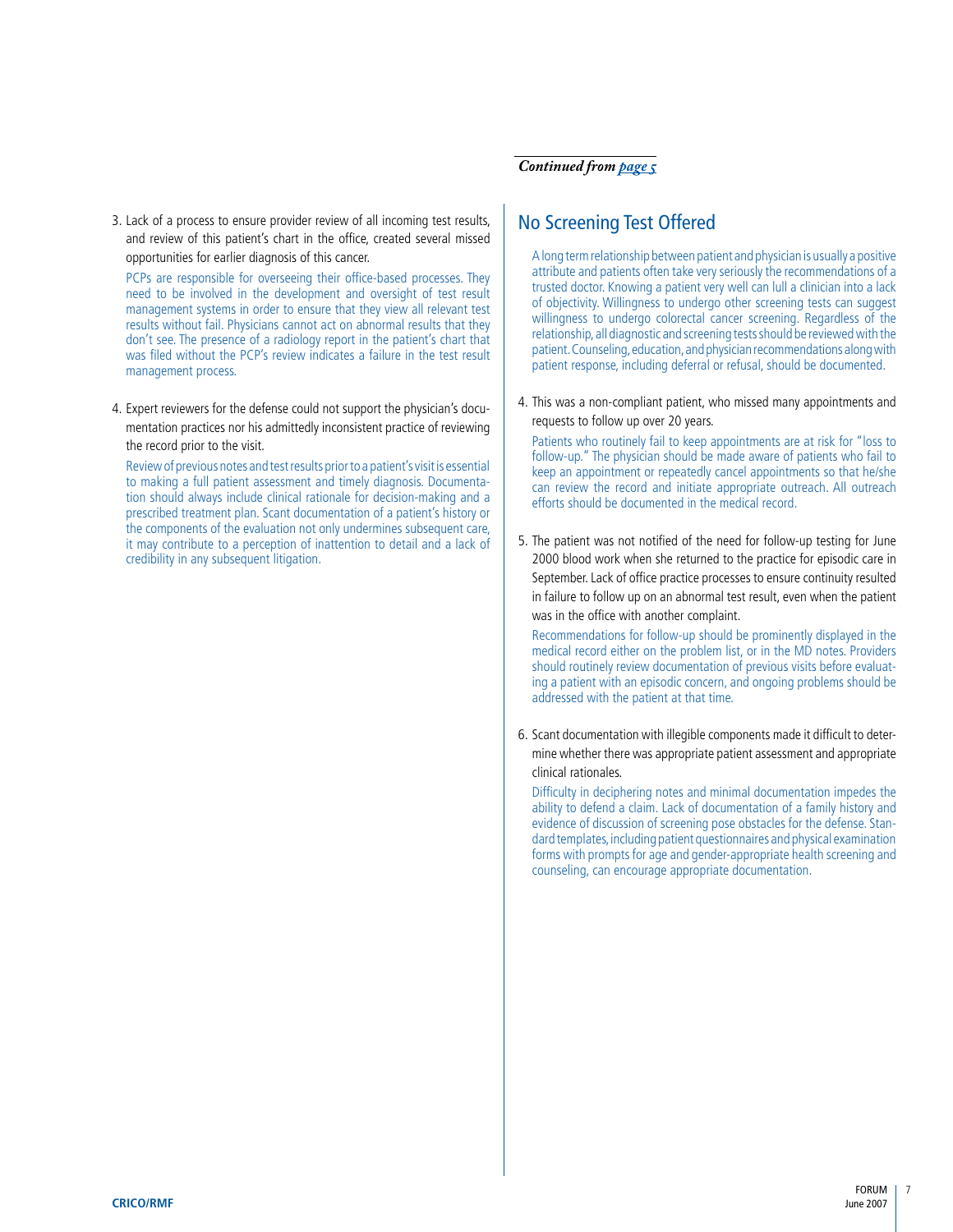### <span id="page-9-0"></span>**by Debbie LaValley, BSN, RN, and Jock Hoffman**

Ms. LaValley is a Senior Loss Prevention Specialist for CRICO/RMF and Issue Editor of Forum. Jock Hoffman is Editor of Forum.

The erosion of the enjoyable aspects of practicing general<br>
medicine in an office practice is well chronicled. Vacan-<br>
cies are becoming harder to fill and keeping established<br>
providers from seeking alternatives is diffic medicine in an office practice is well chronicled. Vacancies are becoming harder to fill and keeping established care as a career choice is a tough challenge in light of the stresses and strains imposed on those who choose that path.

But, then again, complaining about your job is as American as apple pie. What *Forum* wanted to examine was how this evolution in health care delivery is affecting patient safety. To explore that, we spoke with Dr. Richard Parker, an internist at Healthcare Associates, Beth Israel Deaconess Medical Center (Boston) and Medical Director for the Beth Israel Deaconess Physician Organization. Dr. Parker occasionally serves as an expert witness in medical malpractice trials.

# *Forum: Dr. Parker, how do the challenges that internists face these days impact patient safety?*

**Richard Parker:** Doctors are asked to see patients even faster than we used to just a few years ago: it is now 30-40 minutes rather than an hour for a new visit, and just 20 minutes instead of 30 minutes for a follow-up visit. That substantially increases the risk of the doctor missing something important that could lead to an adverse outcome. A doctor needs to be thinking clearly, needs to be at least a little bit relaxed, needs to be paying attention to the patient. He or she has to be in a reasonable frame of mind to do the work.

# *How can a physician prepare to be in that frame of mind when he or she comes into the office in the morning?*

We need to pay more attention to the whole issue of morale. I believe that doctors who feel good about their work, who are generally well rested, who feel supported by their practice on a daily basis, who feel supported by their leadership, and who have a reasonable schedule, are more likely to connect better with their patients and have fewer adverse events. The converse of that is doctors who feel stressed, harried, pushed around, and uncared for. Quite likely, the work product that comes out of those people is not going to be as good.

Let me give you an example: imagine a complicated patient calls on a Friday afternoon. The satisfied physician is more likely to say, "Yes, I will add Mrs. Jones onto my schedule. She has a fever and a rash and I know her well and I need to see her."

The doctor who is unhappy, or perhaps even depressed, may be more likely to say, "You know what? That's not my job. She can go to the ER, or someone else will have to take care of it." Those little decisions, on the margins, can really have an enormous effect on the outcome for a patient.

# *Is primary care really losing its appeal among physicians, or is that just an urban legend?*

The marketplace is speaking. We have seen a growing difficulty in hiring and retaining high quality internists because many of them perceive the job as overworked, underpaid, and not worth the stress. I dearly hope that the market and the system will adjust so that this very important job, which includes coordination of care for ill individuals—as well as being on the frontline of diagnosing diseases and caring for chronic diseases—is appropriately valued once again.

# *How do we do that?*

Like anything else, before you can have a treatment you need the diagnosis, and the diagnosis to this problem resides partly in the Medicare fee schedule which codifies how internists and procedural specialists are paid. Specialists have been very successful in lobbying in Washington for rates of reimbursement higher than those for nonprocedural doctors. That has to be corrected in order to right the balance between procedural and nonprocedural physicians.

# *What can patients do to get better care?*

Act like a lobbyist. Patients who advocate for themselves in an organized fashion probably get better care. An organized patient prepares ahead of time. Even though doctors may cringe when they see "the list," at least they can ask the patient which are the most important items for today's visit and then, if there is not enough time, invite the patient to return another day to cover the remaining concerns.

# *Why would a physician cringe?*

Because a physician seeing a patient who comes in with a list of 12 problems will often not be able to satisfy that patient during that visit; there is not enough time. Doctors can, however, communicate very effectively in short periods of time, so the brief visit can be used efficiently. But that often means talking less, listening more actively, and paying close attention to expectations.

# *What gets in the way of the doctor doing a full assessment?*

One issue is the patient who comes in with an agenda ("the list")—perhaps with multiple physical and emotional problems on her mind—and we never get around to the cancer screening issues. That is where a systems approach can help remind the doctor that this patient still has not had a mammogram, Pap smear, or colon cancer screening. Regardless of the patient's episodic agenda, the physician is obligated to have a system to keep track of health maintenance needs.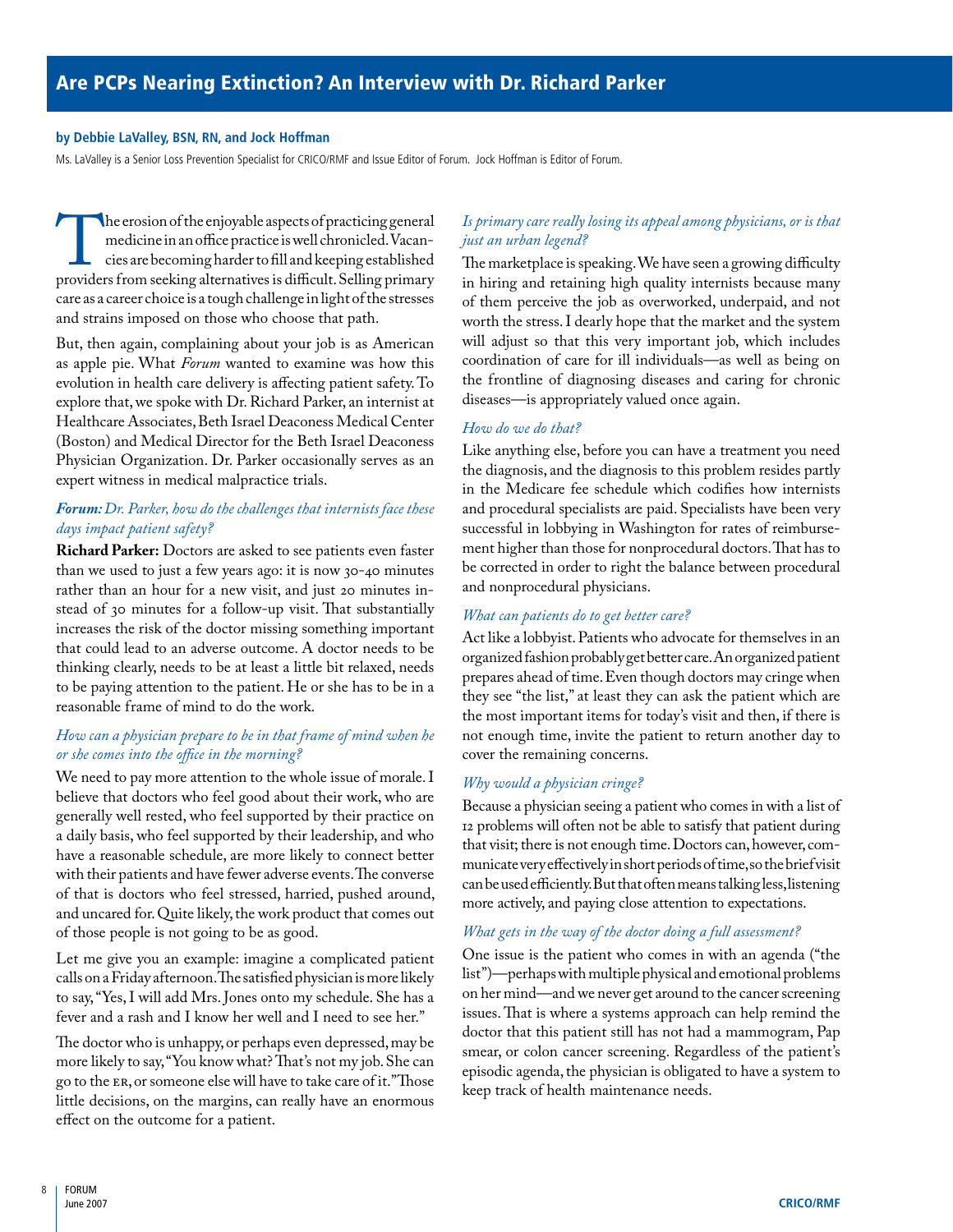<span id="page-10-0"></span>A different sort of challenge is presented by the patient who comes in with a constellation of symptoms that seems confusing and cannot be solved in one visit. In this situation, the physician needs to ensure follow-up to go over the problem again and review all data already gathered. If the patient is referred to a specialist, two-way communication assures that the specialist knows the question being asked and that the internist hears the specialist's opinion. If the problem remains unresolved, the internist is responsible to oversee the ongoing care and keep the door open to further investigation.

# *Can technology help?*

Yes, but not all EMRs (electronic medical records) are created equal. Some systems can be very helpful and some can be downright irritating. And, some can be both! When a system ends up nattering in the faces of doctors so frequently with reminders about this, that, and everything, then the doctor begins to tune out most, if not all, of it. When the system that is supposed to be the solution does not take human factors into account, it becomes neutralized.

On the other hand, a good information system, set up correctly, can really help doctors not miss things. But of course, good information systems are very expensive to set up and incur significant time costs (missed work) for doctors in the transition from paper to EMR. It is a complex and expensive undertaking, which explains why it is not as prevalent as it should be.

# *Is there a way to make that emr "noise" useful for reminding the practicing internist to do the colonoscopies, mammograms, et cetera?*

Systems or no systems, noise or no noise, physicians are responsible for the care of their patients. I am responsible to make sure that my patients over the age of 50 get screened for colon cancer. Certainly, I welcome any help the EMR or the staff can give me. The tough question is, what works best?

The leadership within an organization must set the priorities. Real leadership means including the physicians on the front line in the discussion. For example, we might ask of our primary care providers "Focus on screening for colon, breast, and cervical cancer, and we will put the systems and staff in place to help you accomplish those goals." The leadership within an organization decides what the priorities are and then engages the doctors and staff in accomplishing the goals.

# *Is the doctor responsible for contacting no-show patients and helping to reschedule the test?*

The doctor's responsibility is proportional to the gravity of the diagnosis for which the test was ordered. If I think a patient has active tuberculosis, and I send him for a chest X-ray, and he doesn't go for it, then I had better take every step imaginable to get that patient back in here to get that chest X-ray.

On the other hand, if I send a teenager with a possible toe fracture upstairs for an X-ray, and she decides not to get it, I don't think anyone thinks I need to chase her down.

# *Who's responsible for closing the loop on abnormal results and referrals?* It depends.

Say, for example, a physician detects a worrisome breast lump and advises the woman to obtain a mammogram and see a surgeon. The high intensity of that situation obliges the physician to make sure she goes for that test, even to the extent of (if necessary) repeated letters and phone calls (which should be documented). On the other hand, say the physician advises a patient to get labs done for cholesterol and the patient declines. The physician has much more discretion about whether to chase down that patient.

In my practice, I send letters to every patient who has a test and I find that it provides a safety net. If I miss a test result and the patient doesn't get a letter, they call me up and ask why. I realize that many of my colleagues may feel they don't have the time to do that but, whatever system they do use, they are responsible for tests that they order.

# *What is the internist's role when test results come back with an unanticipated abnormal finding, such as a pulmonary nodule on a chest X-ray?*

The doctor who orders the test is responsible for reading the entire report and acting on any significant abnormalities. This represents a major burden for internists as he or she reads so many reports each day. Part of the problem here is information overload. We are ordering more tests than ever before.

#### *Is that unreasonable?*

Yes. Patients request too many tests and doctors order too many tests. Often, doctors feel pressured to order the tests because they are afraid of missing something (and then being sued). But, excessive testing leads to false positives that then lead to yet more expensive testing, often with procedures that have morbidity associated with them. In the end, it is not of benefit for the patient and it drives up health care costs.

# *When patients see more than one physician, whose job is it to coordinate their care?*

When doctors are working within the same system—more specifically, when they are using a shared electronic medical record—the coordination of care is fairly easy. Doctors and nurse practitioners can forward their notes to each other and share them along with labs, X-rays, reports, et cetera in a medical record that everyone has access to.

9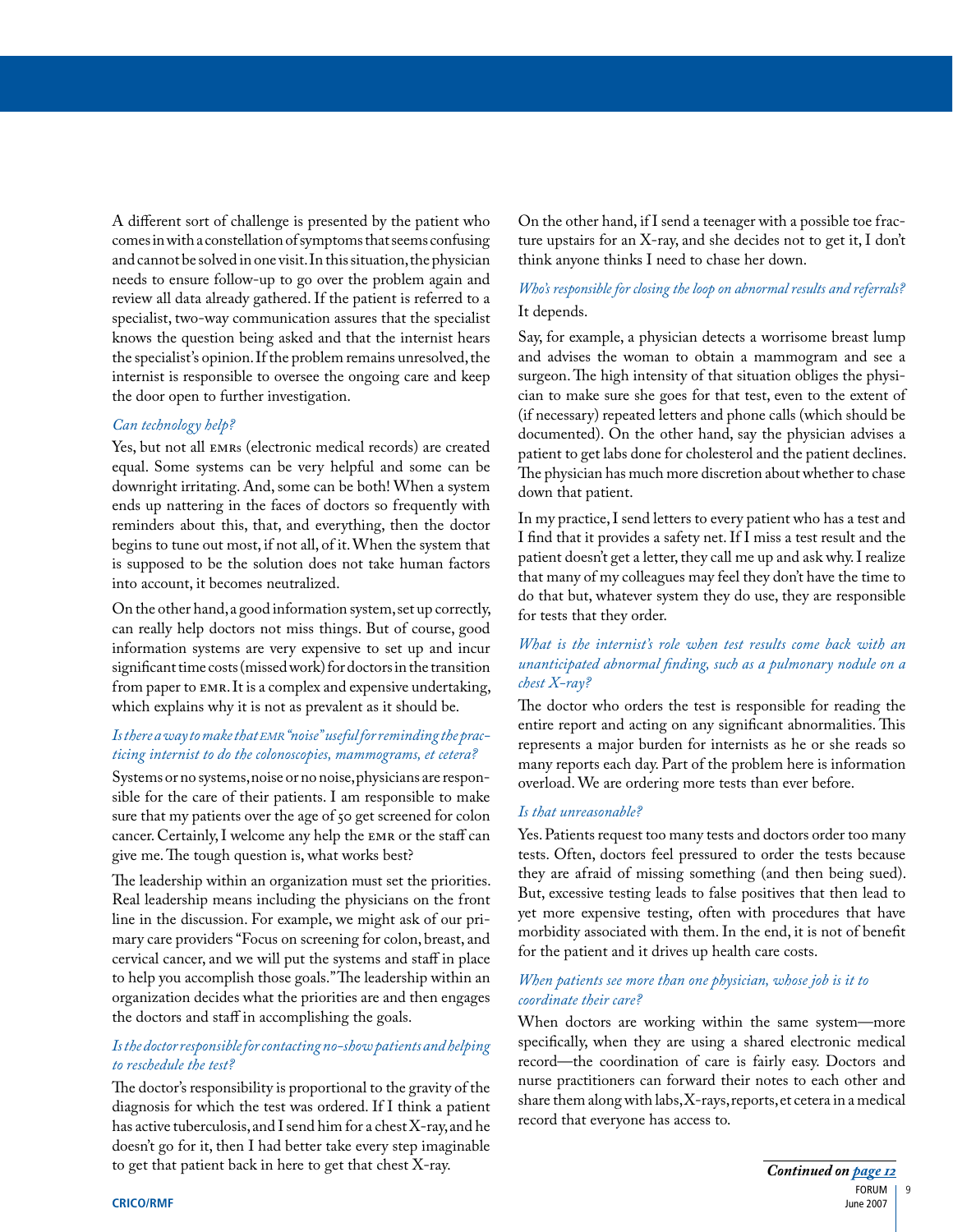## <span id="page-11-0"></span>**by Jeffrey L. Schnipper, MD, MPH**

Dr. Schnipper is the Director of Clinical Research for the BWF Hospitalist Service and Associate Physician in the Division of General Medicine at Brigham and Women's Hospital (Boston), and Instructor in Medicine at Harvard Medical School.

The of the first tasks taught during medical training<br>is taking a complete and accurate medical history.<br>Billings and Stoekle, in *The Clinical Encounter: A*<br>Guide to the Medical Interview and Case Presentation, explain is taking a complete and accurate medical history. Billings and Stoekle, in *The Clinical Encounter: A Guide to the Medical Interview and Case Presentation,* explain that one of the purposes of the medical interview is to elicit the "standard database" on each patient, including the past medical history, medications, allergies, family history, and social history.<sup>1</sup> However, while these tasks are quickly learned during medical training, it is clear that obtaining and maintaining a complete and up-to-date database—and providing that information when needed to all medical personnel—is hindered by the complexity of our health care system, advances in medical science, and the aging of our population. Two particular pieces of this database, family history and medication history, are recognized as places where errors occur, errors that can lead to patient harm if not corrected.

# Family History

Family history often provides the first clues that a patient may be at high risk for developing certain conditions. While the primary care provider (PCP) is on the front line for making this identification, this process is less than ideal in most office settings.2 Malpractice data show that many high-risk patients are not in fact identified, even those with strong family histories *(see [LaValley, page 1\)](#page-2-0).* (Equally troubling are those cases in which the risk was identified, but proper action, such as increased surveillance, risk factor modification, and/or genetic testing, was not always taken.) As the genetic basis of more conditions is identified and the potential to take action increases, failure to take and update a patient's family history will expose providers to greater liability.

One recent study at Partners Healthcare<sup>3</sup> illustrates this problem: 53 percent of patients surveyed had no easily retrievable family history information in the electronic health record (at Partners, the Longitudinal Medical Record, or LMR).<sup>4</sup> When asked about six medical conditions (coronary artery disease, colon cancer, breast cancer, diabetes, osteoporosis, and glaucoma), from 12–41 percent of the 163 patients reported positive family histories. For 82–97 percent of those cases, *the survey was the only source of this information,* i.e., it was not documented in the medical record. Depending on the condition, this information increased the patient's risk level for developing the disease in 33–95 percent of cases. The study also found that communicating this new family history information to physicians through an electronic clinical message and note in the LMR *was not sufficient* to achieve recommended follow-up care in the majority of cases.

The causes for this problem include:

- patients are not always aware of their family histories;
- physicians are not trained in taking a complete family history;
- physicians do not have time to take a complete history during a typical office visit;
- family histories are collected infrequently, sometimes only at the first encounter;
- family history, when collected, is often incomplete, i.e., without enough information to calculate risk (e.g., degree of relatedness, age of onset); and
- even if the provider has all the information, he or she does not have enough guidance on appropriate actions to take.

The solutions are difficult, especially with ever-shorter medical visits. Provider training, process redesign, and information technology are needed to ensure that family histories are taken properly, and updated regularly. Provider training should focus on taking a complete history, including the relationship of each family member to the patient and age of onset of the condition *(see accompanying Tips).* Process redesign could include having patients or caregivers complete structured family history forms, e.g., in the waiting room, perhaps with the help of medical assistants. PCPs could then verify this information during the visit and add the annotated form to the medical record. These forms could include guidelines to risk-stratify patients and recommend specific follow-up actions.<sup>5</sup>

Lastly, information technology could facilitate this process. For example, Partners Healthcare has developed a module within its shared electronic patient portal (Patient Gateway) that asks patients to update their family history online in the weeks prior to an upcoming visit.<sup>6</sup> The system uses branching logic to simplify data entry and focus on conditions where evidence-based actions are most likely to be needed. During the visit, the PCP can verify the information and add it to the medical record. Regardless of how the information is entered, the Partners LMR allows for family history data to be stored in a structured format, automatically calculates the risk level for the patient, and provides decision support on actions to take.

# Medication History

Perhaps an even bigger threat to patient safety are problems that arise from an incomplete or out-of-date medication history. Outpatient medication lists, even within electronic medical records, are notoriously inaccurate. In another recent study at Partners of 936 patients taking 5,799 medications, a survey found that: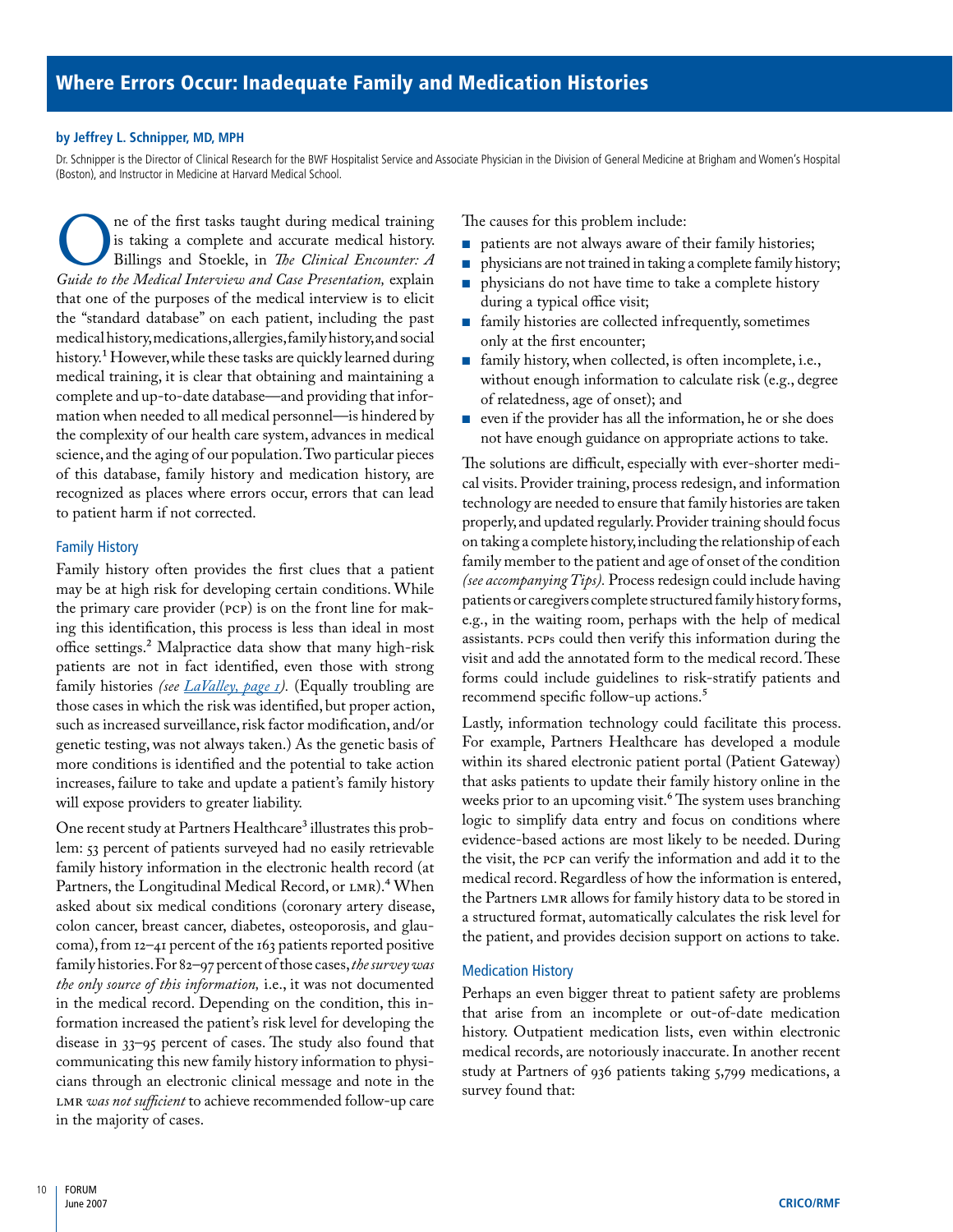- <span id="page-12-0"></span>■ two percent of the medications listed in the LMR were never taken,
- 10 percent were being taken differently than indicated in the record,
- 22 percent were no longer being taken, and
- patients in the study were taking an additional 308 medications that were not in the LMR medication list.

The causes for such inaccuracies are many. Patients may have multiple outpatient providers, each of whom prescribes a subset of a patient's medications, and none of whom may have the knowledge of all the patient's medications nor responsibility for ensuring the accuracy of the regimen as a whole. Incomplete data sources and communication among providers and patients may exacerbate this problem. Patients may not fully understand their medication regimens.<sup>7</sup> Finally, acute care hospitalizations and subsequent discharges home often lead to drastic changes in medication regimens along with inadequate patient education, discontinuity of care, and miscommunication among providers.<sup>8-11</sup>

Medication discrepancies, i.e., unexplained differences between regimens patients think they should be taking and those ordered by their physicians—or between documented regimens across different sites of care—are common, especially after hospital discharge.12 In a study at Boston's Brigham and Women's Hospital (and consistent with other studies), approximately half of all patients have at least one unexplained medication discrepancy at the time of hospital discharge compared with their preadmission regimens.13 Moreover, just three days after discharge, 29 percent of patients had an unexplained discrepancy between the discharge medications and what they were actually taking. One month after discharge, 90 percent of LMR medication lists had at least one error.

Solutions to this problem will, again, need to be multifaceted. Physicians need guidance on taking an accurate medication history *(see Tips).* When possible, patients should be encouraged to keep their own medication histories (forms can be found on the AARP web site,<sup>14–15</sup> among other places) and to update them whenever they see a medical provider, go to a pharmacy, change a medication, or at least twice a year. If patients or non-clinical caregivers are incapable of maintaining the list, then the PCP may want to take responsibility for maintaining this list and communicating with a patient's other providers.

The Joint Commission now requires hospitals to reconcile inpatient and discharge medications with a patient's preadmission medications, and to then communicate that information to the next provider of care.<sup>16</sup> This process must be followed up

# **Tips for Taking an Accurate Family History**

- 1. Focus on those conditions (below) for which a) the disease burden is high, b) family history can be accurately reported and is an established risk factor, c) evidence-based interventions for prevention exist, and d) family history alters management decisions:
	- colon cancer
	- breast cancer
	- coronary artery disease
	- diabetes mellitus
	- osteoporosis
	- glaucoma
	- asthma
	- stroke
- 2. A full family history for breast and colon cancer should include other associated cancers, e.g., endometrial, ovarian, stomach, kidney, bladder, pancreatic, and brain cancer.
- 3. Ask about all first-degree and second-degree relatives: parents, siblings, children; aunts, uncles, grandparents, nieces, nephews, grandchildren, and half-siblings.
- 4. Ask about the age of onset for each relative.
- 5. Make sure patients understand not to include relatives by marriage, but to include relatives who are no longer alive, and to include paternal relatives for female conditions such as breast cancer.

# **Tips for Taking an Accurate Medication History**

#### 1. Ask about:

- medication allergies and reactions;
- a typical day and what medications the patient takes at different times of the day;
- $\blacksquare$  if the patient receives medication prescriptions from more than one provider (obtain contact information for each provider);
- the patient's local pharmacy(ies) and phone number or town;
- how sure the patient is of his or her medications and who best knows the medications;
- various types of medications: tablets, oral liquids, eye drops, ear drops, nasal sprays, inhalers, patches, creams, lotions, injections, suppositories;
- over-the-counter products, herbals, vitamins, and supplements;
- the indication for each medication;
- the strength, dose, and frequency of all medications (e.g., one 20mg tablet twice a day; 440 mcg inhaler, two puffs twice a day);
- as-needed medications and how often the patient uses them;
- how long the patient has been taking each medication;
- the last time the patient took each medication;
- $\blacksquare$  how many doses (if any) the patient has missed in the last week (explore reasons for non-adherence: cost, access to a pharmacy, lack of appreciation of need for medication, side effect, etc.); and
- potential side-effects: type, duration, severity, previous actions taken by patient and prescriber.
- 2. Compare patient/caregiver information to objective sources of information: e.g., prescription pill bottles, outpatient medication lists, recent discharge or transfer orders, pharmacy refill information.
- 3. Explore discrepancies among the various sources of information.
- 4. Obtain additional objective information if the patient is unsure of medications or any discrepancies among sources.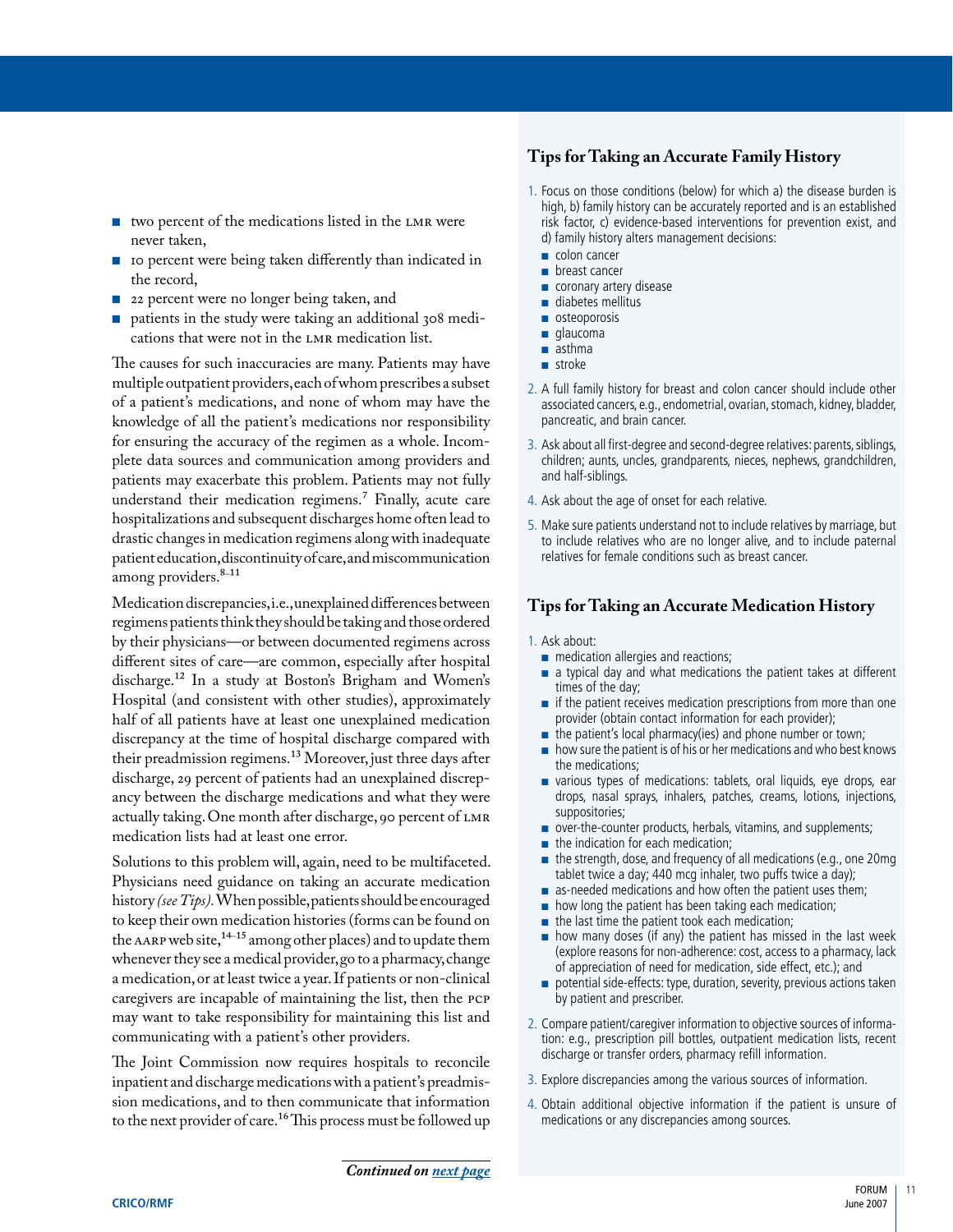#### <span id="page-13-0"></span>*Continued from [previous page](#page-12-0)*

with post-discharge medication reconciliation, ideally during the patient's first post-discharge visit with his or her PCP. This requires a review of what medications the patient was taking prior to admission, the discharge medication regimen, and the patient's clinical status, and then creating a new post-discharge medication list to be communicated with the patient and all providers. Partners is working on a post-discharge reconciliation screen within its LMR, but paper processes are also feasible.<sup>17</sup> Going forward, medication information, including lists from outpatient electronic health records and hospitals, as well as pharmacy and claims information, will need to be available in a standard electronic format that can be communicated across all sites of care so that an accurate medication list can be obtained wherever care is delivered. ■

#### References

- 1. Billings JA, Stoeckle JD. *The clinical encounter: a guide to the medical interview and case presentation.* Chicago: Year Book Medical Publishers, Inc.; 1989.
- 2. Murff HJ, Byrne D, Syngal S. Cancer risk assessment: quality and impact of the family history interview. *Am J Prev Med* 2004;27:239–45.
- 3. www.partners.org
- 4. Volk LA, Staroselsky M, Newmark LP, et al. Do physicians take action on high risk family history information provided by patients outside of a clinic visit? Paper presented at: MedInfo, 2007; Brisbane, Australia.
- 5. For example, the CRICO/RMF Breast Care Management Algorithm and the CRICO/RMF Colorectal Cancer Screening Algorithm both feature a risk assessment checklist that includes family history in guiding providers to the appropriate level of testing.
- 6. Wald JS, Middleton B, Bloom A, et al. A patient-controlled journal for an electronic medical record: issues and challenges. *Medinfo* 2004;11:1166–70.
- 7. Kripalani S, Henderson LE, Chiu EY, Robertson R, Kolm P, Jacobson TA. Predictors of medication self-management skill in a low-literacy population. *J Gen Intern Med* 2006;21:852–56.
- 8. Alibhai SM, Han RK, Naglie G. Medication education of acutely hospitalized older patients. *J Gen Intern Med* 1999;14:610–16.
- 9. Beers MH, Dang J, Hasegawa J, Tamai IY. Influence of hospitalization on drug therapy in the elderly. *J Am Geriatr Soc* 1989;37:679–83.
- 10. Kripalani S, Phillips CO, Basaviah P, Williams MV, Saint SK, Baker DW. Deficits in information transfer from inpatient to outpatient physician at hospital discharge: a systematic review. *J Gen Intern Med* 2004;19 (S1):135.
- 11. Calkins DR, Davis RB, Reiley P, et al. Patient-physician communication at hospital discharge and patients' understanding of the postdischarge treatment plan. *Arch Intern Med* 1997;157:1026-30.
- 12. Coleman EA, Smith JD, Raha D, Min SJ. Posthospital medication discrepancies: prevalence and contributing factors. *Arch Intern Med* 2005;165:1842–47.
- 13. Schnipper JL, Kirwin JL, Cotugno MC, et al. Role of pharmacist counseling in preventing adverse drug events after hospitalization. *Arch Intern Med* 2006;166:565-71.
- 14. American Association of Retired Persons. Mi registro de medicacion. http://assets.aarp.org/ www.aarp.org\_/articles/health/docs/PersonalMedRecordSP.pdf. Accessed October 20, 2006.
- 15. American Association of Retired Persons. My Personal Medication Record. http://assets. aarp.org/www.aarp.org\_/articles/learntech/wellbeing/medication-record.pdf. Accessed October 20, 2006.
- 16. See 2007 National Patient Safety Goals 8, 8A, and 8B: www.jointcommission.org/ PatientSafety/NationalPatientSafetyGoals/07\_hap\_cah\_npsgs
- 17. Several examples are available in *What Works: Effective Practices in Office-based Care* at www.rmf.harvard.edu/patient-safety-strategies/office-practices.

# *Continued from [page 9](#page-10-0)*

Where I see problems occurring most is when patients obtain care at different systems. They come to see one doctor at Hospital A and go two blocks down the street to Hospital B and see another doctor who does not have access to Hospital A's information system. Communication cannot be as good under these circumstances. I have seen a number of lawsuits filed because patients went to multiple medical centers and no one person knew all of what was going on... and things were missed.

*Whose responsibility should it be for coordinating such situations?* It is always easy to say that it should be the internist, but I think that if the internist has encouraged the patient to stay within the institution—so that continuity of care can be achieved—and the patient still chooses to go out of the system, then it is harder for the internist to be held completely responsible. Doctors do need to communicate across institutions, but we need to better educate patients who choose to go across institutions that there may be problems with the coordination and the continuity of their care. Of course, the ultimate solution is having all doctors and hospitals on one information system like Great Britain, Denmark, and the Veterans' Administration have achieved.

# *Are office staffs being asked to do too much, or not enough?*

Better allocating of staff roles can improve care and decrease adverse events. For example, our practice cares for approximately 40,000 patients. Rather than relying on the memories and abilities of individual physicians, it may make more sense to have nurses look at patient registries and medical records to find out who might be missing a screening test.

# *Are hospitalists helping primary care providers?*

It depends. Hospitalists are well trained, have the advantage of being on site most of the day, and provide a high level of care—those are all pluses. On the negative side, hospitalists, by definition, are unfamiliar with most of the patients who get admitted. They may not know some of the subtle historical issues that could be important about any given patient. I do know that our hospitalists work hard to communicate with the referring doctors during the hospitalization and at the time of discharge. That's another place where electronic medical records and systems can really facilitate the communication of accurate medication lists that are vital.

# *Why do people choose general internal medicine as a career?*

People who are dedicated to caring for patients over a long period of time and enjoy building relationships with patients—and even their families—are best suited for internal medicine. I saw a patient in the hospital today with pneumonia complicated by myocardial infarction, someone whom I have cared for for 20 years. When he saw me, he broke in to a big smile. ■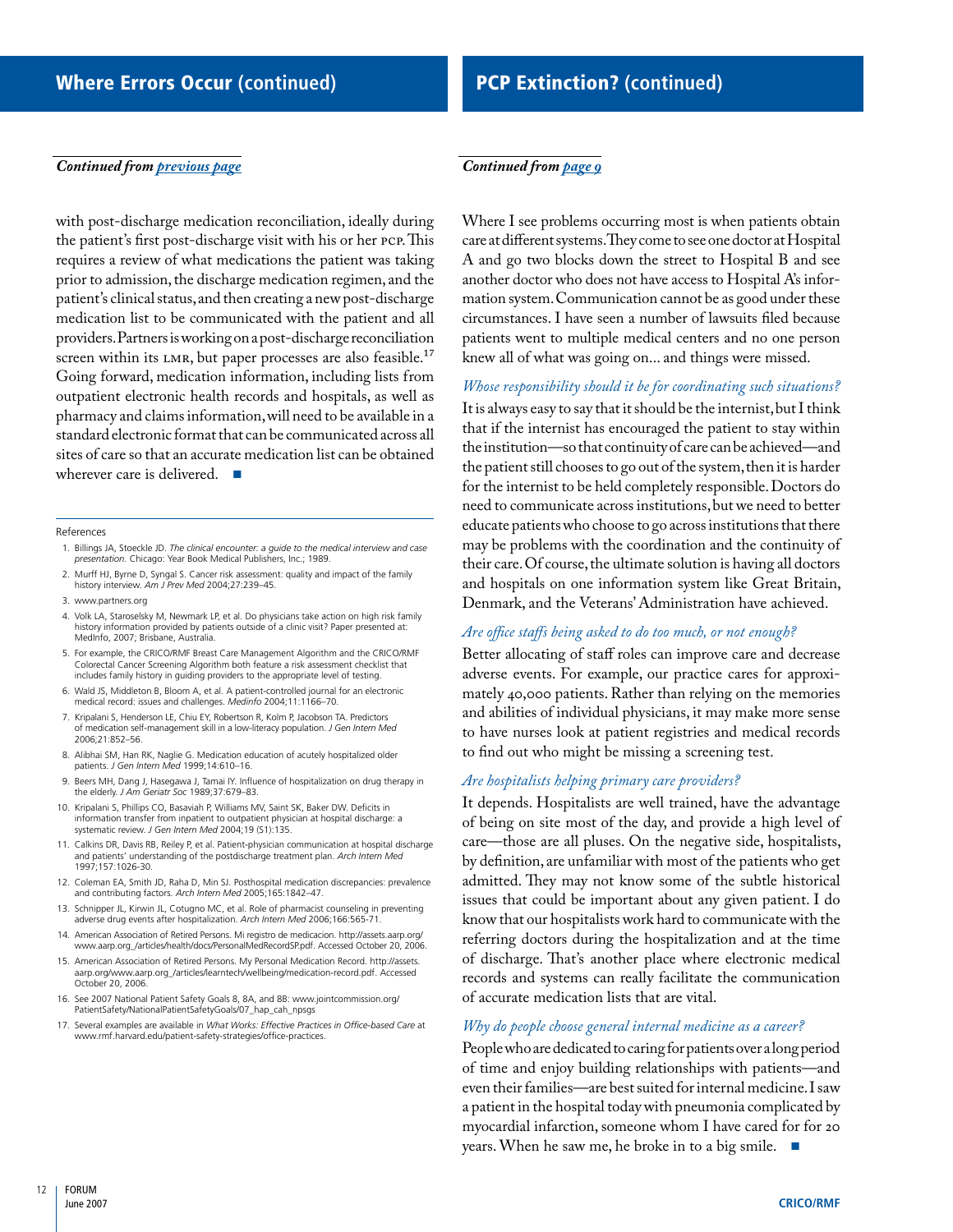#### <span id="page-14-0"></span>**by Anthony J. Guidi, MD**

Dr. Guidi is the Chair, Department of Pathology, North Shore Medical Center (Salem, MA) and leader of the NSMC Communicating Critical Clinical Information Committee.

The management of critical test results (CTR) represents<br>a significant challenge for diagnostic centers and or-<br>dering physicians. Mismanagement of CTRs, many of<br>which reflect potentially life-threatening conditions, has l a significant challenge for diagnostic centers and ordering physicians. Mismanagement of CTRs, many of adverse patient outcomes and consequent malpractice claims against physicians who order tests, physicians who interpret tests, and health care organizations that manage the communication process. For these reasons, compelling "drivers" for communication improvements include the Joint Commission, the Massachusetts Coalition for the Prevention of Medical Errors, and various risk management organizations.

Several years ago, North Shore Medical Center (NSMC) assembled a multidisciplinary committee to develop and implement systems to comply with the standards related to CTRs promulgated by the Joint Commission and the Mass Coalition. Included were physician and non-physician stakeholders representing both diagnostic centers and caregivers on the receiving end.

The first task required stratifying laboratory, radiology, and cardiology results into levels of urgency. Using the priority template suggested by the Mass Coalition, we defined:

- **red** as true critical, or "panic" results requiring acknowledged communication within minutes (e.g., potassium  $≥6$  mmol/1);
- **orange** as time sensitive results (but less urgent than red) requiring acknowledged communication within hours (e.g., EKG with new atrial fibrillation); and
- **yellow** as results requiring acknowledged communication within days (e.g., new lung nodule on chest X-ray).

Challenges to the development of the CTR lists included the fact that a) not all physicians agree on thresholds; b) the same test result may have different implications in different clinical settings; and c) due to the varied and subjective nature of many radiology results, it was difficult to formulate detailed lists. Nevertheless, we achieved consensus lists that require periodic review and modification.

Determining modalities that allowed effective, efficient, and *documented* communication of CTRs required the greatest time investment for the committee. Implementation of these modalities, and development of reliable metrics to gauge the success of the process, proved to be challenging.

Early on, we realized that we could not have a "one size fits all" solution appropriate for all diagnostic centers due to: a) the difference in the volume of lab CTRs (35,000 per year) compared with radiology CTRs (5500 per year); and b) the difference in the nature of most lab CTRs (numeric, instrument-derived, predominantly red and orange) compared with radiology CTRs (textual, radiologist-derived, predominantly orange and yellow).

Moreover, the varied nature of the medical staff receiving the information proved challenging. Because NSMC has a mix of employed and private practice physicians, as well as network and non-network physicians, there was much diversity with respect to the use and/or adoption of network pagers, answering services, e-mail, and other communication methods. The committee realized that, because adoption of a standard communication modality among diverse physicians was unlikely, the processes and technologies had to offer flexibility while still ensuring reliable and timely communications.

# The NSMC Radiology Solution

For its relatively low-volume radiology CTRs, NSMC chose to implement the Voicelink system *(see www.Vocada.com)* that allows a radiologist to dictate a critical or priority test result as a voicemail message. That message can then be automatically delivered to the ordering physician using a variety of devices (pager, cell phone, answering service, e-mail) in a manner customized to the preference of the receiving physician, and appropriate to the level of urgency of the result. If the first communication is unsuccessful, Voicelink is programmed to pursue a number of escalation strategies to make sure the result is received. If the escalation efforts fail, Radiology is notified of the failure and can then activate secondary fail safe procedures. All communications are automatically documented by the system.

#### The NSMC Laboratory Solution

For the high volume laboratory CTRs, NSMC has employed a module (Callback) offered by its laboratory information system. This module allows all pre-defined CTRs to flow to client service representatives as soon as the test is completed. Callback displays the contact information of the ordering physician, and allows the client service representative to document details of the interaction, including the name of the recipient and verification of the Joint Commission read back process.

# **Results**

Implementation of Voicelink and Callback each required a vigorous education campaign for test centers and ordering physicians. Both systems have allowed NSMC to develop metrics that have proven useful for identifying failed communications, thereby allowing root cause analyses and further process refinements. Currently, NSMC communicates CTRs successfully (within goal timeframes) 98.5 percent of the time. Although both systems have inherent limitations, both have given NSMC much more reliable communication strategies for CTRs than existed one year ago. That *should* translate to better patient care. ■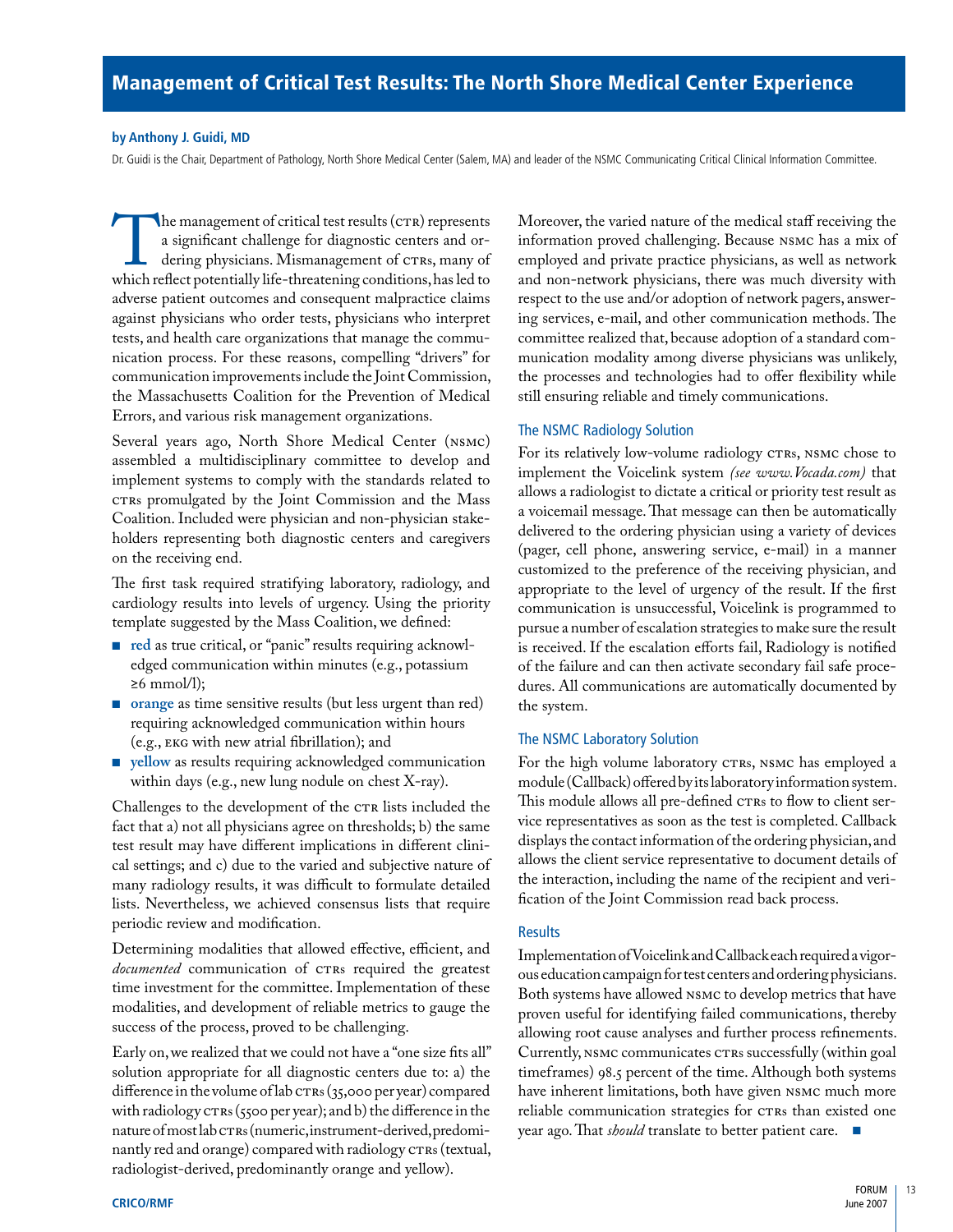#### <span id="page-15-0"></span>**by Katherine Hesse, MD, MSW**

Dr. Hesse practices geriatric medicine at Massachusetts General Hospital.

eriatric patients often have multiple medical problems<br>requiring coordination of care with many different<br>specialists. The complexity of these patients' medical<br>needs requires the primary care physician (PCP) to be even mo requiring coordination of care with many different specialists. The complexity of these patients' medical needs requires the primary care physician (PCP) to be even more vigilant of new diagnoses, new study results, and, especially, new treatment plans. Medication interactions, medication side effects or contraindications, patient understanding of the disease process, and patient compliance are challenges faced when a physician diagnoses a new condition or prescribes new treatments for older patients. As part of the diagnostic process, patients may be referred to specialists for consultations; a process fraught with many potential communication and handoff issues.

Timely communication between PCPs and specialists is critical, but often is inefficient. Because of variations in practice patterns, specialty consultation notes containing vital information may be delayed and errors in treatment may occur because the PCP is not "up-to-date" with the plan. Prompt knowledge of the specialist's advice by the PCP is required for safe patient care.

Geriatric patients also may have additional problems that can interfere with successful specialty referrals. Communication difficulties (hearing and/or vision), cognition problems (dementia) and social limitations (problems with transportation, family assistance, finances) may result in missed appointments and misunderstanding of the advice given. In addition, the patient may not be able to provide the specialist with needed information for the consultation—especially troublesome if the specialist cannot readily access critical referral information sent from the PCP.

MGH Senior Health, a primary care geriatric practice affiliated with Partners Healthcare (Boston), identified several difficulties the practice and its patients were experiencing making successful referrals. The solution was a proactive system based on the Partners Longitudinal Medical Record (LMR) and its integrated Clinical Message system, an internal e-mail.

# Patient Appointments

Recognizing that patients often have difficulty making appointments with specialists (e.g., the specialists are not taking new patients, have too narrow a specialty, require long waits for appointments, or employ complex office phone trees/voice mail systems), Senior Health integrated specialty referrals into its routine practice. Now, when a PCP wishes to refer a patient to a specialist, the clinical liaison (a support staff position) is notified by Clinical Message and the request is saved in the

LMR. The request includes the specialty, preferred consultant, diagnosis, the referral question, timeframe, and relevant notes. With this information, the clinical liaison is able to schedule a specialty appointment and provide necessary information. In addition, for those specialists who use the LMR, the referral information is readily available for review at the time of the appointment. For those who do not use the LMR, the clinical liaison will fax the information to the specialist.

The patient is given a letter with the appointment information including the physician, date, time, place, phone number, and directions (all recorded in the LMR). The clinical liaison then sets up a reminder to call the patient one day prior to the scheduled appointment. The key event, however, is a post-dated message to the primary care physician, which "pop ups" one day *after* the scheduled appointment as a reminder of the consultation. The LMR message remains on the Clinical Message list until the physician deletes it.

# Consultation Note

The PCP, now reminded of the consultation by the Clinical Message, will stay alerted to look for the consultation note. If the consultant records his or her notes in the LMR, the PCP simply checks for the report. Specialists who do not post their reports to the LMR may e-mail the note or send a copy via paper mail. If the consultant's report is not received within an appropriate timeframe, the PCP will return the Clinical Message to the clinical liaison, requesting that he or she call the specialist and obtain the consultation note. If the patient did not attend the appointment, the clinical liaison reports this to the PCP and contacts the patient to ascertain why the appointment was cancelled, documenting this in the LMR. If the patient is reluctant to reschedule the appointment, the PCP can then discuss the importance of the evaluation and arrange appropriate follow-up. After the PCP receives and reviews the consultation, the task is deleted from the Clinical Message list as the loop is closed on that referral.

This process has been so successful that it is now also used at Senior Health for specialty testing such as radiology, cardiovascular testing, rehabilitation requests, and other referrals that require timely information flow to the PCP. The physicians are particularly pleased with this process because it allows them to track the process from the initial referral to the final report without difficulty. The support staff are, likewise, pleased because their work is well documented and is now integrated into the care the team provides for the practice patients. ■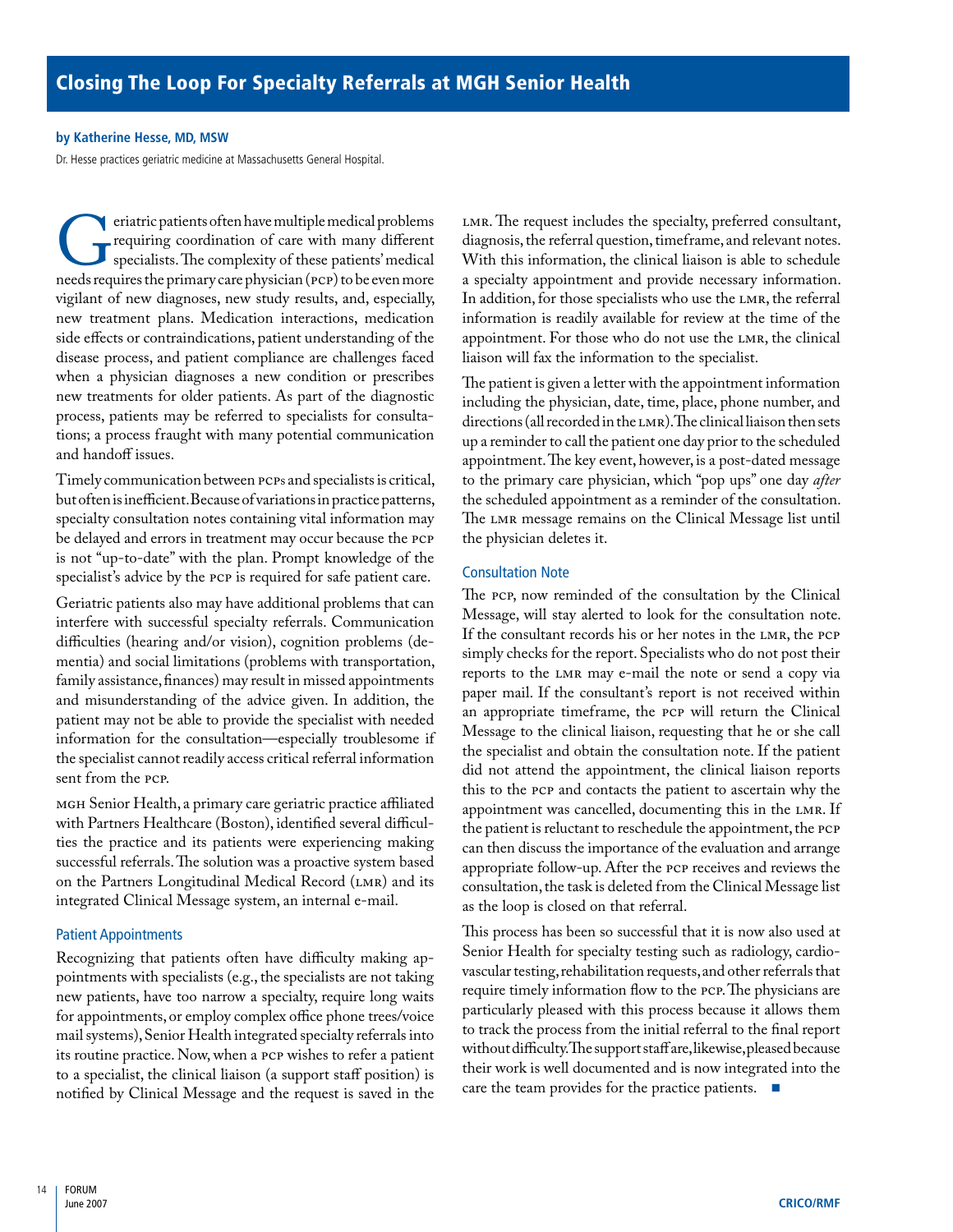# <span id="page-16-0"></span>**by Sharon Lucie and Jennie Wright, BA, RN**

Ms. Lucie is Director for Operations, Charter Professional Services Corporation, Salem, Massachusetts. Ms. Wright is Risk Assessment Program Manager for CRICO/RMF.

I 2000, the extent of Orle 1 ractice Evaluation (Orle)<br>program resurveyed 12 internal medicine practices affili-<br>ated with North Shore Medical Center (NSMC) that had<br>initially been surveyed in 2003. Reassessment demonstrat n 2006, the CRICO/RMF Office Practice Evaluation (OPE) program resurveyed 12 internal medicine practices affiliated with North Shore Medical Center (NSMC) that had significant improvements in practice performance, including development of processes responsible for test result and referral management, as well as medical record documentation.

An affiliate of NSMC and Partners Healthcare, Charter Professional Services Corporation (CPSC) is a large, multispecialty physician group composed of 90 physicians and nurse practitioners located in 16 offices across the north shore of Massachusetts. The 2003 survey indicated numerous opportunities for improvement. CPSC leadership, although eager to undertake the effort, understood that changing the culture and day-to-day practices across a diverse network was a daunting challenge.

In 2003, as CPSC committed to comprehensive cultural and organizational change, a key goal was to shift the self image of physicians who viewed themselves as independent practitioners toward a feeling of membership in a physician group. This would be crucial in developing a unified approach to the delivery of care. To create the appropriate venue, a physician/management team comprising senior management and physician leaders was created to function as a governing body and to provide a forum in which to discuss operational issues. Physician leaders provide a bridge between the physicians in the field and the management team responsible for implementation of operational elements of the organization. This leadership—with its vision of a "group without walls"—provides physician models, embraces the quality improvement process, and represents the operational concerns of the physicians at large.

Developed in tandem, and of equal importance, are monthly management meetings which include the practice managers overseeing the day-to-day operations of the CPSC office practices. These meetings are viewed as opportunities for frontline staff to identify and provide potential solutions to practice-based concerns. Sharing of common experiences and participating in collaborative resolution are important components of critical functions: team building, information sharing, and problem solving. Also initiated were a series of operational changes which would unify disparate practices.

Standardization of office-based systems and processes began in June 2003 with the introduction of an electronic practice management system for all CPSC office practices. The management system encompasses appointment scheduling, referral management, and coding and billing functions. The staff training required to institute the new system provided CPSC with an opportunity to standardize processes and sustain the momentum of cultural change. Staff from the office practices were required

to attend training sessions for software orientation. These sessions also provided a forum for staff to share common concerns and develop an ongoing, informal support network.

The use of a common, electronic medical record is key in helping individual practices see themselves as part of a larger working group. In 2006, CPSC rolled out the Partners-based LMR, a standard electronic medical record product recently certified by the Certification Commission for Healthcare Information Technology. In preparation, frontline focus groups were assembled to design effective integration of the LMR into the daily workflow.

Concurrent to the rollout of some of the more advanced features of LMR, CPSC made a commitment to participate in the CRICO/RMF Office Practice Incentive Pilot program through which each participating practice is assessed on six characteristics *(see [Puopolo, page 3](#page-4-0)),* determined to be instrumental in reducing risk and delivering reliable, quality patient care. Prior to the rollout of modules like Results Manager, the LMR's functionality was evaluated in relation to these six characteristics. Staff tasks were redesigned to incorporate several of the six characteristics, including reconciliation of test results and monitoring completion of critical referral requests. Practices then piloted the LMR and trialed new workflows, providing an opportunity to identify and troubleshoot issues in advance. Mandatory training sessions were implemented both in formal sessions and at office locations. The fact that practices had the opportunity to pilot and adapt to the LMR minimized resistance during general rollout and training. It was important to staff that functional limitations and time consuming aspects of workflow were recognized in advance of training.

Using upcoming participation in the OPE reassessment as an endpoint, CPSC staff reviewed their day-to-day office processes in relation to the six characteristics. A "hit list" identifying which office-based processes were lacking was then developed. For each hit list item, a work plan was created by frontline members of select practices. Work plans were then trialed and rolled out to all 16 practices.

Two key factors were instrumental in developing a unified group practice committed to providing safe patient care. Most important was appealing to the common desire of all members of the health care team to "do the right thing." To rekindle or reinforce that desire, the CPSC management and training team held meetings to encourage the practice staff to share personal experiences of near misses and/or poor outcomes that they were involved in or that affected a loved one. National benchmark data were then presented to reinforce the stories and provide

15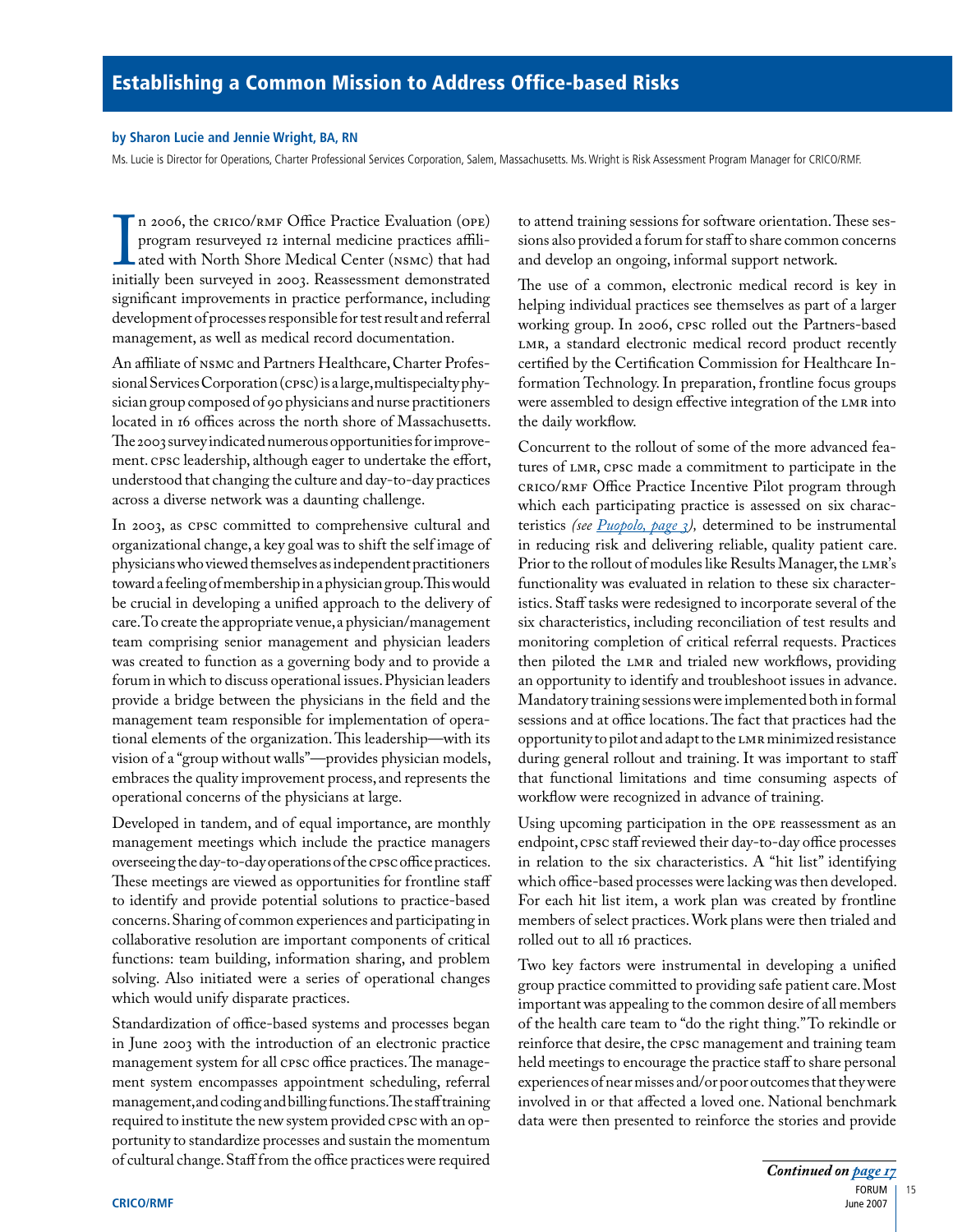### <span id="page-17-0"></span>**by Nicola Majchrzak, MPH, MSW, and David Judge, MD**

Ms. Majchrzak is Project Manager for the Ambulatory Practice of the Future (APF) at Massachusetts General Hospital. Dr. Judge is the APF Medical Director.

# *"We will design the ambulatory care practice that delivers ideal care in the ideal environment to optimize outcomes for all." —apf Steering Committee*

<sup>t</sup> Massachusetts General Hospital (MGH), four entities<sup>1</sup> have joined efforts to redesign ambulatory care delivery to meet the needs and expectations of those receiving and providing care. A group of innovators comprising ties<sup>1</sup> have joined efforts to redesign ambulatory care delivery to meet the needs and expectations of those receiving and providing care. A group of innovators comprising patients, physicians, nurses, medical administrators, engineers, architects, and information systems and technology experts are challenging many traditional assumptions that are part of the current ambulatory care experience.

Primary care physicians (PCPs) increasingly feel frustrated that the care they are providing patients is slipping farther away from the care that they would like to provide *(see [Parker,](#page-9-0) [page 8](#page-9-0)).* They find less time to maintain relationships with patients, use their skills to diagnose complex medical illness, and oversee coordination of care across the spectrum of each patient's medical needs. Such a scenario can lead to fragmented and poorly coordinated care and increase the potential for preventable adverse events *(see [LaValley, page 1\)](#page-2-0).*

The frustration of working in this system is compounded by an outdated reimbursement model that encourages unnecessary appointments and does not reward time spent on communication, education, and shared decision-making that can improve prevention and maintenance of chronic illness. Few potential solutions for these problems have been synthesized and fully integrated into real world practices; most of those that have been implemented have been fragmented and difficult to measure in a systematic way.

A new care model under development at MGH, the Ambulatory Practice of the Future  $(APF)$ ,<sup>2</sup> will demonstrate solutions to the challenges facing primary care and remove the barriers described above. This model relies on building a collaborative relationship between patients and a care team, enabling patients and their families to take on more of the responsibility of managing health and chronic illness. A culture, and an effective system, that support the patient as a central member of the care team will make great strides torward improving the health of those patients.

The APF, tentatively scheduled to open in late 2008, will be a functioning practice serving as a living laboratory: implementing and measuring the impact of the new model on quality, safety, and experience of care. The goal is to translate the successful features of this model into conventional primary care settings.

The APF patient/care team relationship will be a true partnership. Through a robust electronic portal, patients and their designees will have full access to their medical records and test results as well as access to important customized information and education about their health and medical problems. This tool will help patients better manage their health between visits to the doctor. They will be able to amend their electronic health record (e.g., updating family medical history or medications–*see [Schnipper, page 10\)](#page-11-0)* to ensure constant accuracy which will help inform medical decisions. Comprehensive, accurate electronic medical records will assist providers in proactive patient population management and aggressive prevention efforts, enhancing care quality and safety.

Each APF patient will be assigned to a personalized care team (doctor, nurse, and others). Each care team will include a care coordinator to assist with all needs and a wellness advisor to work on health goals. Others (family, friends, nutritionist, therapists) will join the patient's team as needed. Together with the care team, each patient will develop a shared care plan that will promote goal setting for health management. The care team members will truly know their patients, facilitating a highly effective relationship.

The APF will continuously seek to bring innovative technology to patients that will enable virtual care through web-based communication and mobile technology. Patients will be able to schedule their own office visits via the electronic scheduling system and will have vastly improved access to their care team through faceto-face visits, e-mail visits, and other types of remote or virtual visits. Home visits will be conducted when appropriate.

When patients do come to the APF office for a visit, they will experience a comfortable and inviting environment. APF patients will be able to obtain on-line health education information from the APF library or from an expert health educator. The exam room will be warm and inviting. The patient's electronic medical records and test results will be prominently displayed on a wide screen monitor to promote open communication and collaboration. Point of care diagnostic technology, including lab tests and X-rays will reduce the need to go to other locations for these procedures. The APF will also be built with flexibility and change in mind so that it may continuously evolve.

A care model that promotes the highest degree of communication and collaboration between patients and the care team—both during and between episodes of care—will be a safer care model. In addition, effective patient education to promote increased self-management of chronic illness and shared decision making will lead to better care outcomes. With these important principles in mind, the APF design team is already conducting several pilots that will inform the overall design.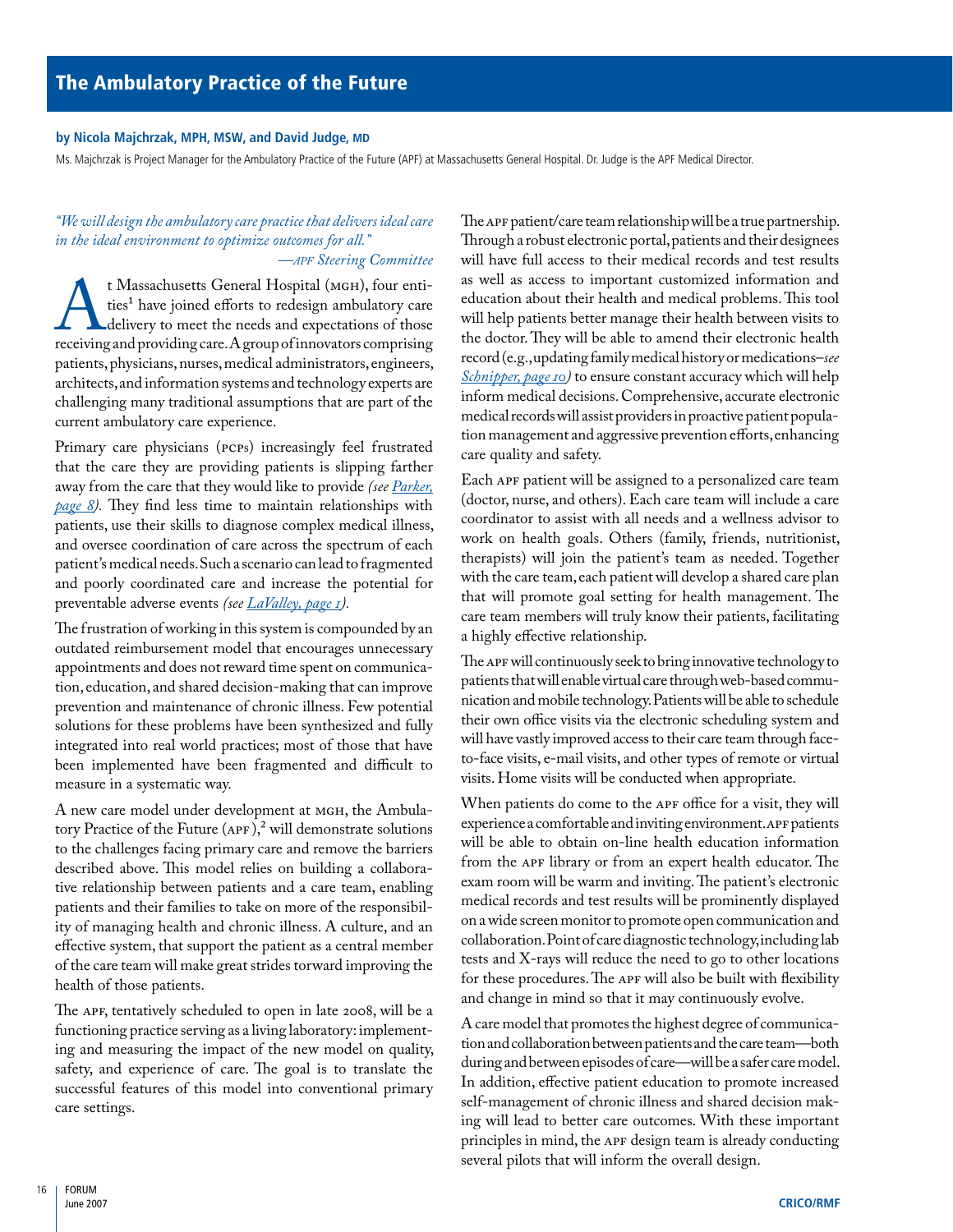#### <span id="page-18-0"></span>*Continued from [page 15](#page-16-0)*

**Toolkits** that provide patients with the tools and knowledge necessary for the management of disease in partnership with their care-team have the promise of improving quality of care while reducing the time and cost associated with conventional chronic disease management models. Initial efforts are focusing on the development of a toolkit for a diabetic population with depression.

**Pre-visit packets,** which include medication lists, are part of the effort to adequately prepare the patient for the office visit. Information is sent to the patient in advance of his or her appointment together with a medication list generated from the electronic medical record for the patient to review and edit to ensure accuracy.

Shared decision making is being piloted in all MGH primary care offices. Videos are prescribed to patients outlining options of approaching a health care issue. Once the patient has seen the video, the patient and the rest of the care team discuss which option is most appropriate. This collaborative nature of decision making is a stark contrast from the conventional, physician-centric care model.

**Web-based remote office visits** in which patients can communicate in real-time via video-conferencing technology are underway in one of our primary care practices. The current pilot involves urgent care visits using this modality which are then repeated face-to-face in the practice in an effort to sort out which types of visits may be appropriate for this technology.

**Remote monitoring of disease-specific parameters** (e.g., blood glucose in diabetics) is being designed for rollout in late 2007. Patient blood sugars will be uploaded from the glucometer to a central database that synthesizes the data and feeds them back to both the patient and the care team in a useful manner. Future iterations of this system will include decision support messaging to enhance diabetes management.

Each of these pilots will help inform the APF design. Our model will enhance the care experience for patients and the care team while providing the highest level of quality and safety. MGH feels that great value lies in fostering the development of the patient/care-team relationship and that emphasis on this partnership is crucial to maximizing care outcomes and reducing safety concerns of the current system. ■

References

further evidence for the need to improve care. In addition, all staff participated in a two-hour internal risk management seminar to reintroduce patient safety and risk management principles. Through these activities, the common mission of providing safe patient care was established.

Subsequently, CPSC engaged in self-audits based on the six characteristics. The self-administered audits identified individual offices not yet using the approved processes and workflows. These issues were addressed internally. With resolution of practicespecific issues underway, and as a final test of the sustainability of cultural and system improvements, CPSC invited CRICO/RMF to re-evaluate its performance.

#### **Results**

CPSC operations and practice management staff met with OPE surveyors in advance of the 2006 evaluations. CPSC staff were familiarized with the evaluation process and OPE staff were provided a review of the functionality of the LMR. Because office staff were familiar with the interview and medical record requirements, the actual evaluations were efficient and non-disruptive.

Due to the pre-work done in advance of the re-evaluation, we had few surprises. In February 2007, the CRICO/RMF OPE team presented data comparing the 2003 and 2006 evaluation results, which demonstrated significant improvement, especially in documentation practices. This was attributable, in large part, to the standardized and consistent use of the LMR. In addition, training of frontline clinical staff was seen as having been critical in this process. Ongoing training, especially in the office environment, is vitally important in maintaining and expanding LMR functionality and continuing to maintain existing workflow processes.

While technological advances, such as the LMR and practice management systems, are powerful tools used to improve the quality of care and reduce risk in the office setting, the major substrate, that element which promotes the adoption of change, continues to be appealing to the heart of caregivers and releasing a passionate desire to do the right thing. This, combined with initiating quality as an agenda item at management meetings, linking technological upgrades with improved patient care, providing staff with initial technology training and ongoing education in the office setting, and evaluating performance using both internal and external audits, are the key elements which—from our perspective—have resulted in positive change in the patient care arena at CPSC. ■

<sup>1.</sup> Massachusetts General Physicians Organization, Stoeckle Center for Primary Care Innovation, Center for the Integration of Medicine and Innovative Technology, and Center for Connected Health.

<sup>2.</sup> www.massgeneral.org/stoecklecenter/apf.htm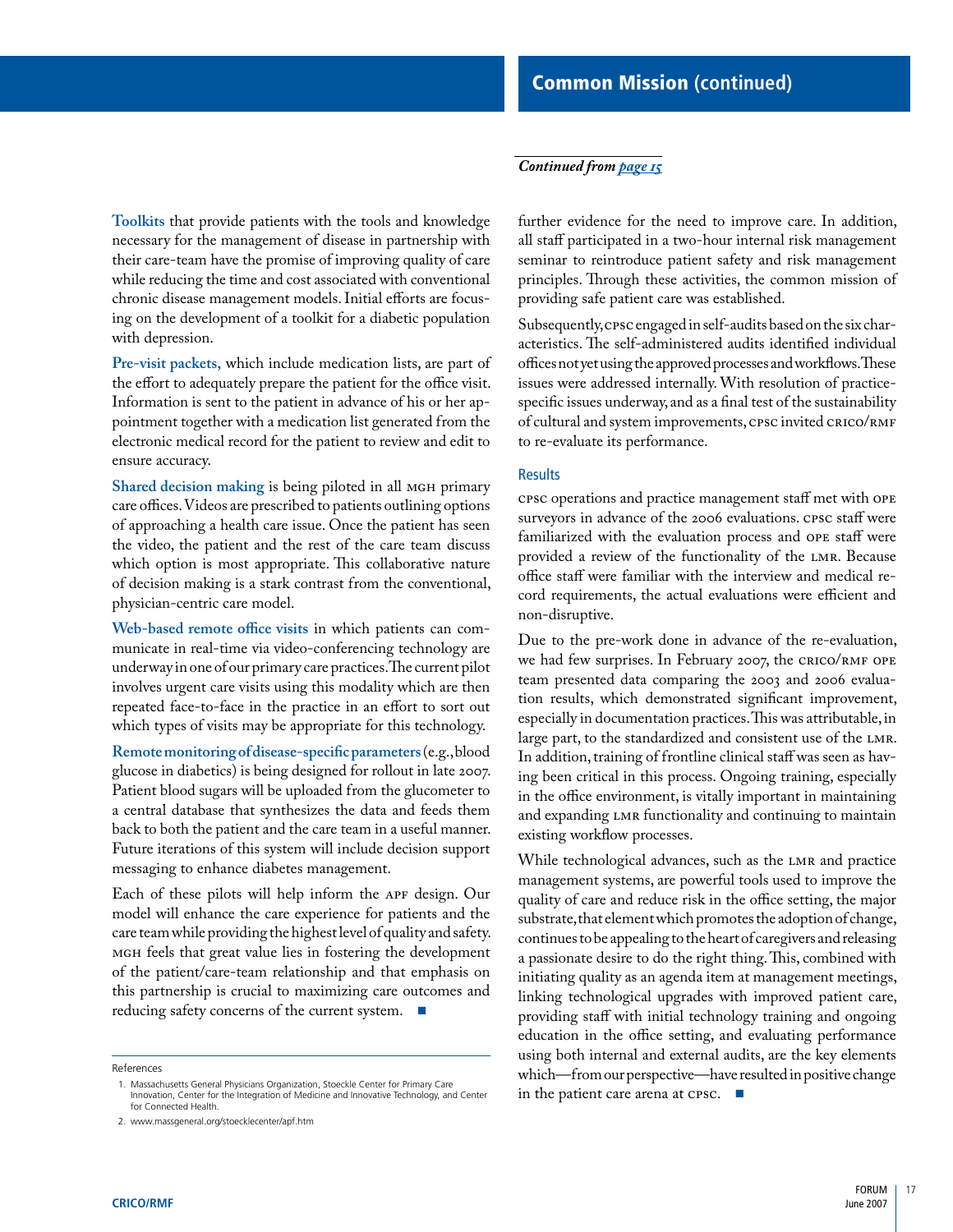#### <span id="page-19-0"></span>**by Diana Petitti, MD, MPH**

Dr. Pettiti is Vice Chair, United States Preventive Services Task Force, and in practice at the Department of Preventive Medicine, University of Southern California.

The major goal of the United States Preventive Services Task Force (USPSTF) is to provide clinicians and policy-makers with a reliable and accurate source of evidence-based recommendations on a range of preventive vices Task Force (USPSTF ) is to provide clinicians and policy-makers with a reliable and accurate source of services. To accomplish this goal, the USPSTF systematically reviews the evidence concerning both the benefits and harms of widespread implementation of preventive services. It then assesses the certainty of the evidence and the magnitude of the benefits and harms. Based on this assessment, the USPSTF assigns a letter grade to each preventive service signifying its recommendation about provision of the service. A positive recommendation to provide a service routinely is dependent on a conclusion that certainty is at least moderate that the net benefits (i.e., benefits minus harms) are moderate.1

The USPSTF is recognized as setting a standard for rigorous review of evidence and for developing processes to link evidence with clinical recommendations based on explicit, reproducible, and coherent standards. A number of organizations, including the Academy of Family Practice and the American College of Physicians, recognize the USPSTF recommendations as authoritative for preventive screening in adults.

Following the recommendations of the USPSTF does not protect a physician from a lawsuit when a patient has cancer diagnosed at a late stage. Physicians are not protected even from entirely frivolous lawsuits. Following the USPSTF recommendations is, however, a defense against a claim that a person should have been screened when the USPSTF has not recommended screening. Former members of the USPSTF have been called on as experts in malpractice cases against physicians who did not perform screening tests for prostate cancer, for example; the defendants have generally prevailed when they adhered with the USPSTF recommendations.

# Screening Recommendations for Cancer

The USPSTF addresses the evidence about screening for the following cancers: bladder, breast, cervical, colorectal, lung, ovarian, pancreas, prostate, skin, and testes.<sup>2</sup>

The USPSTF recommends routine screening for adults at average risk as follows:

- cervical cancer, using the Pap smear for sexually active women until age 65;
- colorectal cancer, starting at age 50; and
- breast cancer, using mammography, for women ages 40–74.

For both colorectal and breast cancer, the recommendation to screen is based on evidence from randomized clinical trials of screening that showed that screening led not only to diagnosis at an earlier stage but also to a net reduction in mortality from

the cancer.3 – 4 For cervical cancer, there are no randomized trials, but a large body of evidence links more widespread screening with lower cervical cancer mortality.<sup>5</sup>

The USPSTF makes a specific recommendation *against* screening for bladder, ovarian, pancreatic, testicular cancer and against lung cancer screening using chest radiography or sputum cytology. The USPSTF judges the evidence to be insufficient to make a recommendation for or against routine screening for oral cancer, prostate cancer, skin cancer, and for lung cancer screening using CT.

# Overdiagnosis, Indolent Cancers, Cancers with Unmodifiable Prognosis

Only recently has overdiagnosis of cancer by screening been acknowledged *(see [Garnick, page 20](#page-21-0))*. The harm is that the person who is "diagnosed" with cancer suffers the harms of treatment but gains none of its benefits. The magnitude of the problem is uncertain, but for some screening test—in particular CT screening for lung cancer—the problem of overdiagnosis may be quite large. The USPSTF attempts to take into account overdiagnosis by weighing the harms against the screening benefits overall. For now, overdiagnosis is one of the several harms against which screening benefits are weighed.

Screening detects some early stage tumors that have a low potential to become clinically manifest or affect lifespan. As yet, medicine has no way to distinguish reliably early-stage tumors detected by screening that have propensity to metastasize from early-stage tumors that are biologically programmed to have a slow clinical course, or even to regress. Much research is being done to identify biologic markers that will predict prognosis so that management can be tailored according to prognosis.

Screening also detects some cancers that are already widespread and whose clinical course is not modified by treatment. This results in a life lived longer with cancer, but not a life lived longer*.* 

The fact that screening detects neoplasms that would not progress, are indolent, or whose course is not modified by treatment is one of the reasons why the USPSTF holds screening tests for cancer to a high evidence standard. For example, diagnosis of prostate cancer with little or no potential for progression or metastasis is a particular concern for prostate cancer screening. Diagnosis of lung cancer with no potential for modification by treatment is a particular concern for lung cancer screening.

Reliance on randomized trials with delay in cancer-related mortality that assign people to be screened or not screened overcomes the problems due to detection by screening of a mix of indolent and aggression lesions. Again, the rigorous evidence standards for USPSTF recommendations guards against harms.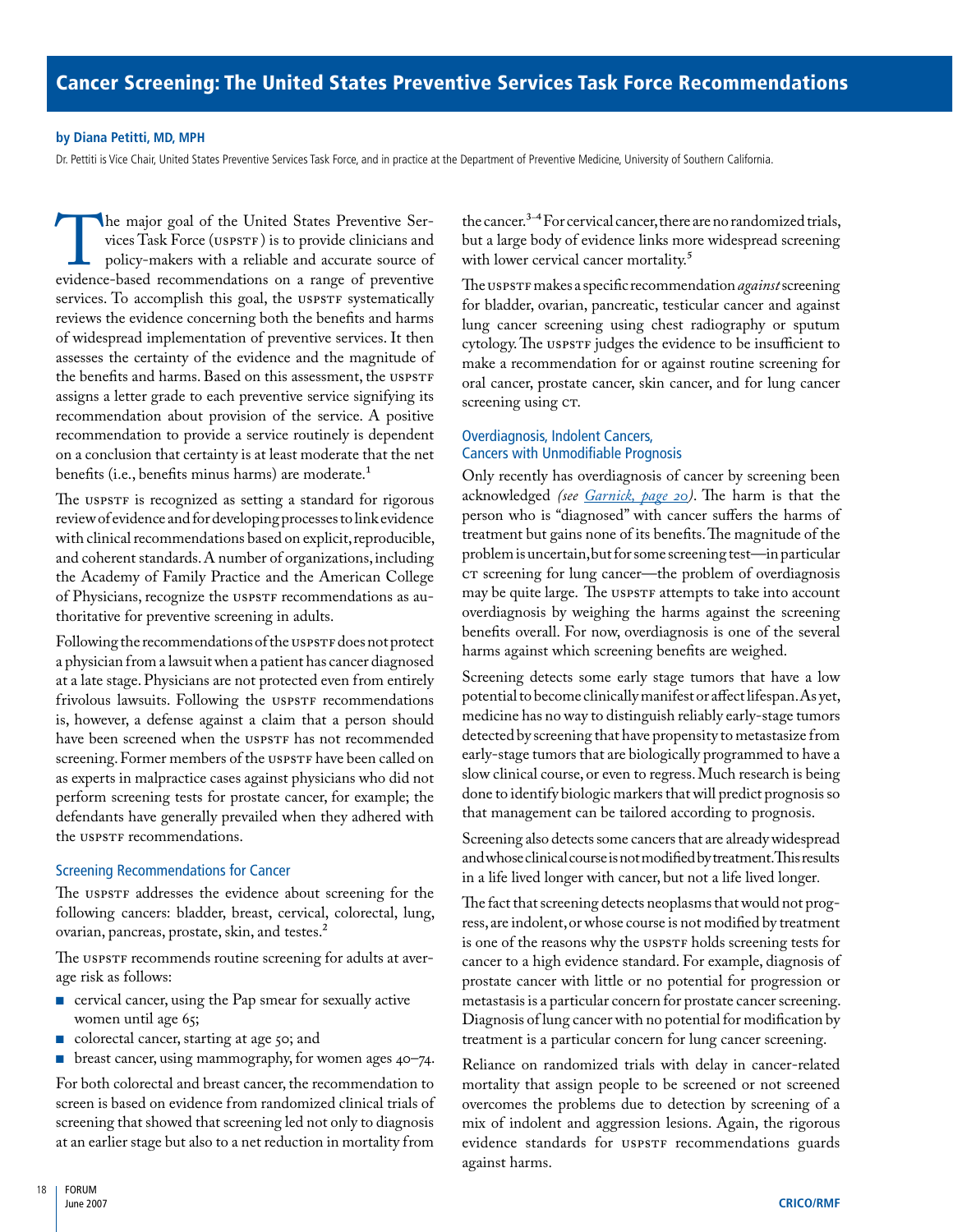#### Identification of High Risk

The growth of knowledge about the heterogeneity of the underlying risk of cancer and the role of genetics in determining the biology of cancer has been spectacular. Of particular significance, information about a person's family history of cancer can identify when the "average person" cancer screening strategy needs modification *(see also [Schnipper, page 10\)](#page-11-0).* The details of the USPSTF recommendations about cancer screening that appear in the section of their summary called "Clinical Considerations" are often overlooked. This section of the recommendations offers advice for a nuanced approach to cancer screening that includes consideration of family history. Thus, the "Clinical Considerations" sections of the USPSTF summary on screening for colorectal, breast, and ovarian cancer remind physicians that a family history of these cancers means a higher risk of cancer. The higher risk justifies starting colorectal cancer screening at an earlier age and using colonoscopy for people with a family history of colorectal cancer and starting mammography at age 35–40 for women with a family history of breast or ovarian cancer.

In formal evaluations, a self-reported family history both of colorectal cancer and of breast cancer has been shown to be very accurate.6 Two questions would identify the overwhelming majority of people who are candidates for a modified screening schedule for the cancer screening tests that the USPSTF recommends:

- 1. Has colorectal cancer occurred in a first-degree relative (mother, father, sibling) at less than age 60?
- 2. Has breast or ovarian cancer occurred in a mother or sister?

In addition to mammography screening, the USPSTF recommends that women whose family history is associated with an increased risk for deleterious mutations in BRCA1 or BRCA2 genes be referred for genetic counseling and evaluation for BRCA testing.7 A question about whether breast or ovarian cancer has occurred in a mother or sister would trigger a decision for this referral.

...[T]he "Clinical Considerations" sections of the USPSTF summary on screening for colorectal, breast, and ovarian cancer remind physicians that a family history of these cancers means a higher risk of cancer.

# **Summary**

The USPSTF has provided guidance for cancer screening that is firmly grounded in evidence. Screening test recommendations for average risk populations take into account overdiagnosis and the detection of indolent lesions. The work of the USPSTF is widely available on the web<sup>8</sup>, in the form of a pocket guide in PDF form<sup>9</sup> and a downloadable PDA.<sup>10</sup> The use of guidelines from an authoritative body can help a physician practice evidence-based medicine and avoid lawsuits.

The notion of "personalized medicine" is gaining recognition among consumers of medical care. New approaches to patient management are sure to emerge soon from the technical advances that grow from our rapidly advancing understanding of the human genome. Taking a family history as one component of a comprehensive medical history is rapidly becoming critical to provision of evidence-based cancer screening.

#### References

- 1. Harris RP, Helfand M, Woolf SH, et al for Methods Work Group, Third US Preventive Services Task Force. Current methods of the US Preventive Services Task Force: a review of the process. *Am J Prev Med* 2001;20(3 Suppl):21-35.
- 2. www.ahrq.gov/clinic/cps3dix.htm#cancer
- 3. www.ahrq.gov/clinic/USPSTF/uspsbrca.htm
- 4. www.ahrq.gov/clinic/USPSTF/uspscolo.htm
- 5. www.ahrq.gov/clinic/USPSTF/uspscerv.htm.
- 6. Murff HJ, Spigel DR, Syngal S. Does this patient have a family history of cancer? An evidence-based analysis of the accuracy of family cancer history. *JAMA* 2004;292:1480-89.
- 7. www.ahrq.gov/clinic/USPSTF/uspsbrgen.htm
- 8. www.ahrq.gov/clinic/cps3dix.htm
- 9. www.ahrq.gov/clinic/pocketgd.pdf
- 10. http://epss.ahrq.gov/PDA/index.jsp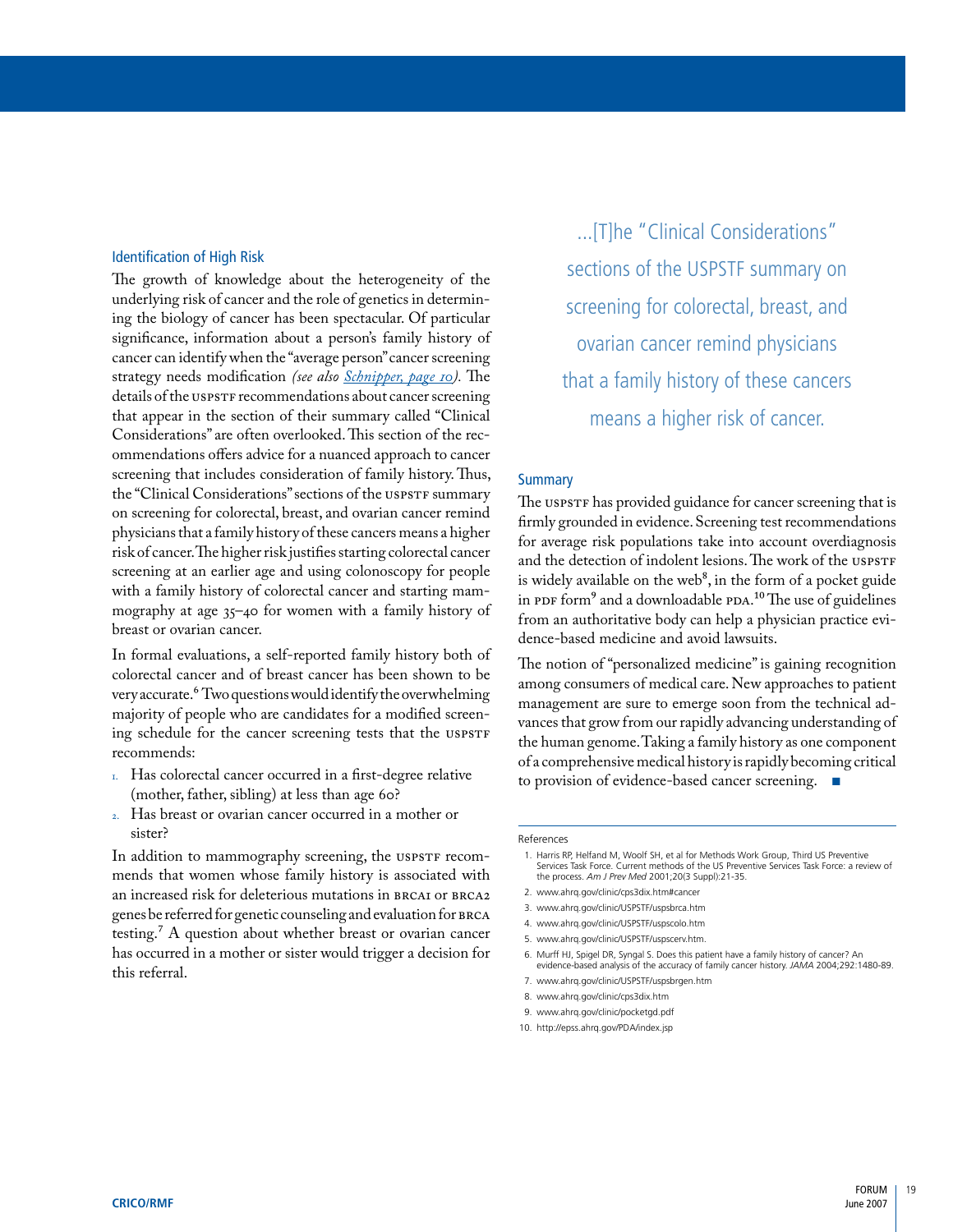### <span id="page-21-0"></span>**by Marc B. Garnick, MD**

Dr. Garnick is a Clinical Professor of Medicine at Beth Israel Deaconess Medical Center (Boston)

 $\prod_{indir}$ mprovements in cancer diagnosis, staging using sophisticated analytic techniques, predicting behavior with molecular probes, targeting therapies that are specific to an individual's cancer, and even understanding the genetic makeup of many common cancers provide a level of excitement for all. But the good news has its limits and caveats, which usually receive less attention.

Many people (patients and providers) may mistakenly believe that early detection is synonymous to cure. Media coverage of a national celebrity's screening colonoscopy,<sup>1</sup> male politicians urging blood testing for prostate cancer,<sup>2</sup> and front page coverage for new diagnostic techniques in breast cancer screening<sup>3</sup> all raise optimism among the lay public. And, while some cancer screening is beneficial *(see [Pettiti, page 18](#page-19-0)),* screening may be indiscriminately applied to cancers where an earlier detection does not result in better outcomes.4

Our increasing understanding of (some) cancers expands far into the biology of the cancer cell—its development, growth, behavior, and even genetic alterations that enable growth and metastases to occur. This research indicates that by the time a common cancer is diagnosed—by the most modern means—that cancer has been present in the patient's body for anywhere between five and eight years, in the commonly referred to "pre-clinical" phase.<sup>5</sup> So, while screening studies can detect cancers in their "earliest" clinical phases, in fact, nearly 70–80 percent of that cancer's natural history has already elapsed. During that long natural history—well before it is diagnosable—most of the cancer's spread has likely occurred, though still beneath the limits of current detection capabilities.

For example, consider two newsworthy cases: Elizabeth Edwards (breast cancer metastasized to bone<sup>6</sup>) and Tony Snow (colon cancer metastasized to liver<sup>7</sup>). Both cases involve patients who suffered relapses not long after the primary diagnosis. What received less media attention was the fact that these metastatic foci occurred well before the primary cancer was diagnosed, i.e., they did *not* occur in a relatively short window of time following their original diagnoses. This metastatic potential represents the genetic make up of the individual's cancer cells; it was *not* acquired during some arbitrary period of time that elapsed following their diagnosis. The more we learn, the more we understand that this scenario is, overwhelmingly, the norm. Obviously, that directly challenges the argument that an earlier diagnosis would have given the patient a better chance.

The legal implications of the "early is better" argument often promoted by medical professionals are significant. For example, studies that report more successful cancer survival rates as a result of screening are cited in malpractice allegations that a

physician did not order a screening test. A patient whose cancer could have, hypothetically, been detected earlier places the physician in a precarious position when the patient presents "evidence" that cancers detected under these circumstances are reported to result in more favorable outcomes. Such evidence, however, may not be valid.

Rather than over emphasizing the relationship between early detection and life-extending treatments or cures, patients—and physicians—are better served by a two-way discussion about the more sobering realities of cancer screening and diagnosis, i.e.:

- a screening study may lead to a false positive test and its associated emotional distress,
- the need for diagnostic procedures performed on a cancer that may never have needed to be diagnosed, and
- harms resulting from treatments that result in unfavorable quality of life outcomes without providing any impact on overall survival.

A patient who has realistic expectations is a true partner in making decisions about screening (and the results) and perhaps less likely to pursue a "loss of chance" malpractice allegation. Of course, physicians still must take an accurate history (including a family history), elicit important factors that place an individual patient at higher risk of harboring a disease, and be knowledgeable about outcomes and biases of screening studies to enable patient counseling where shared decisions can be formulated. And, all of this—whether the decision is for or against screening—must be properly documented in the medical record.

# Screening Biases

Understanding the biases of screening studies is as important to patients as it is to physicians. There are four important considerations in the interpretation of screening studies.

# *Selection bias*

Of the potential screenees who could participate in a study, only a subset actually do present for screening.8 Why did these patients come in for screening? What are their demographics? Were they more compulsive, or did they have concerns about their health? Patients who present for screening studies may have characteristics not representative of larger populations.

# *Lead time bias*

A lead time bias challenges the assumption that diagnosing and treating a cancer early in its existence will result in a longer survival. In rare cases this may be true; more often it is not.<sup>9</sup> Assume, for example, that a cancer will kill a particular person eight years after it starts. If the cancer is diagnosed in the fifth year of its natural history, the patient will live three more years.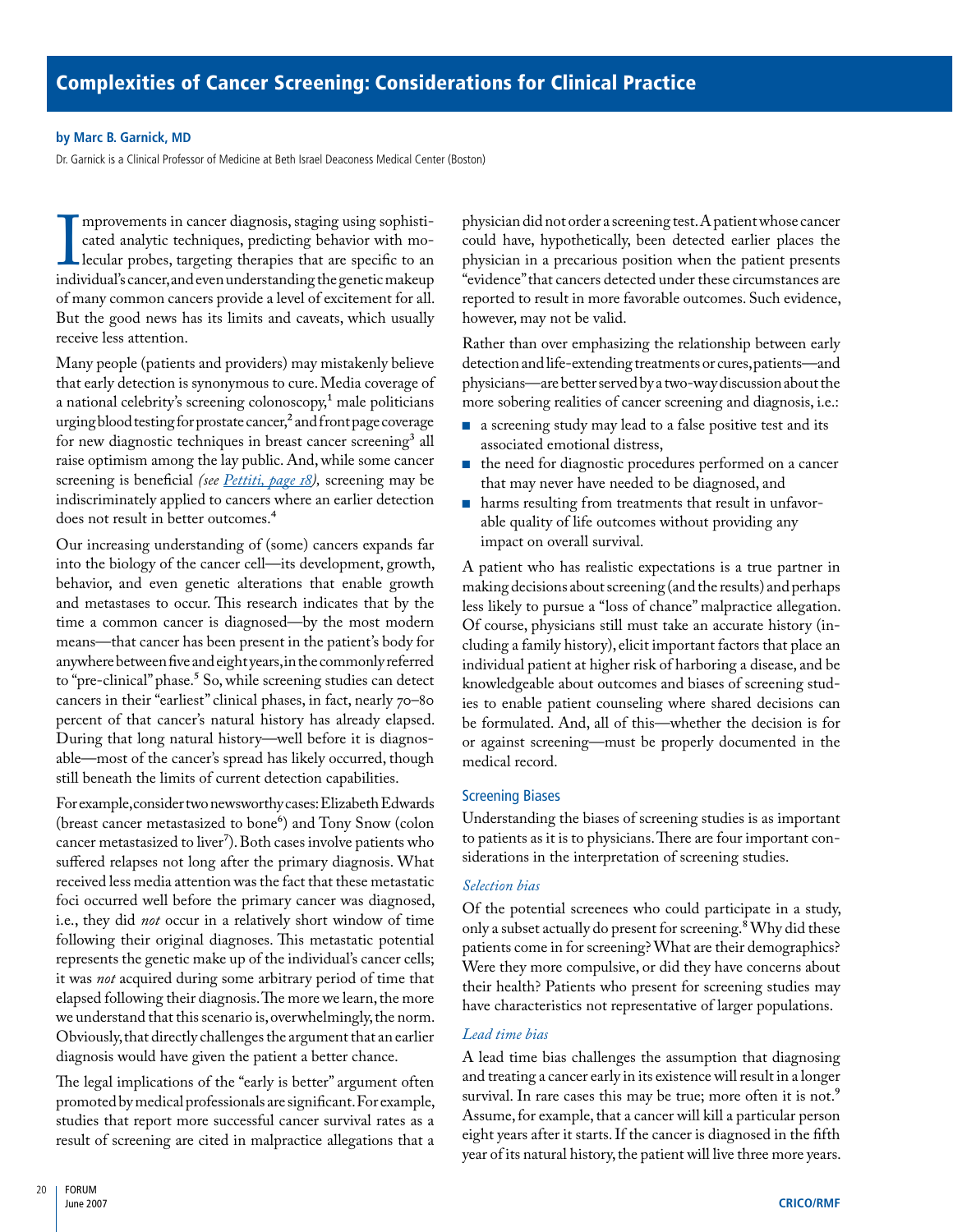If the cancer is diagnosed in the third year (by screening), the patient will live five more years. One could assume that the earlier diagnosis provided the patient with a longer life span, but that is not true. Detection via screening just gave us more time to know the patient had the disease. The duration of survival after diagnosis is not sufficient to state that earlier diagnosis would have been associated with a longer survival.

#### *Length bias*

Multiple screening tests favor the diagnosis of slow growing tumors. Fast growing tumors may be missed during the first screening test, but show up during the subsequent one. Study results that state that earlier diagnosis finds more favorably staged cancers are only taking a snapshot of that cancer in a point of time and do not provide for when, in the course of that cancer, the process of metastases took place.

#### *Over diagnosis*

Imagine two similar patients: one has screening and is diagnosed with cancer; the other does not undergo screening. Both patients die of non-cancer causes. At autopsy, we learn that the non-screened patient had a similar cancer to the one detected in the screened patient. It is fair to say that that particular cancer never required a diagnosis, since it was biologically inactive during the patient's lifetime. Yet the patient whose cancer was detected via screening suffered potential morbidities as a result of treatment.

As screening tests detect ever smaller cancers, the problem of over diagnosis is likely to increase, as illustrated in the recent computed tomography screening and lung cancer outcomes study that demonstrated greater detection, but no meaningful reduction in the risk of advanced cancer or lung cancer mortality.10 The American College of Physicians, too, just recently challenged the dogma that all women ages 40–49 undergo screening mammograms, given a better assessment of risk associated with the procedure. Similar recommendations have also been advocated by the Canadian Task Force of Preventive Health Care.<sup>11</sup>

#### A Question of Liability

The complexities surrounding cancer screening have profound implications related to medical malpractice claims alleging a failure or delay in diagnosis. If a physician chooses not to order a screening test, or fails to follow up on an abnormal test, only later to find a diagnosis of cancer, is there medical liability?

The question of liability is answered by the legal process triggered by a malpractice lawsuit. The likelihood of litigation increases when the patient's expectations do not align with the physician's—if the patient assumes that a different chronology would have led to a different outcome.12 Certainly patients and physicians expect abnormal findings to be followed up, but it is also imperative that the physician provide the reasons and limitations for ordering the test in the first place. A discussion

can then occur between the patient and physician regarding expectations and limitations of an abnormal test, if found, in a system referred to as "shared decision making."

In the case example on Page  $\zeta$ , the 62-year-old woman with a family history of colon cancer *should* have had a screening colonoscopy or other gastrointestinal evaluation. However, this may not have prevented the cancer that was eventually diagnosed or even altered this patient's subsequent fate. Moreover, a patient with a family history really does not fall within the true definition of routine screening,13 but rather one with increased risk.

In the case example on [Page 6](#page-7-0), the 62-year-old man with the missed lung nodule should have had an earlier follow-up of the abnormality. But even the earliest detection of such nodules is unlikely to be associated with alterations in outcomes, regardless of when they are detected. Both the colon and lung cancer patients discussed have likely suffered adverse consequences as a result of their intrinsic biology of their respective cancers, rather than the specific timing of the cancer diagnosis.

Despite that harsh reality, we must strive to minimize the risk of these occurrences by putting into place foolproof processes to 1) ascertain that an appropriate medical history is taken and placed in the medical record to determine whether a reasonable excess risk of cancer exists, such as in the setting of a strong family history or occupational exposure; 2) perform (and document) an appropriate physical examination that assesses normal, equivocal, or abnormal findings, and 3) review abnormal laboratory or radiographic values. Of equal importance is the education of our patients about the limitations and consequences of this type of testing to minimize false expectations. ■

#### Notes and References

- 1. O'Neil J. Vital signs: testing: lining up for healthy colons. *New York Times* July 15, 2003 (health news).
- 2. Anonymous. Upfront: unacceptable delay: six thousand men will die while NCI Stalls, NPCC says. Upfront, April 1999. Accessed via www.psa-rising.com 23 April 2007.
- 3. Kriege M. et al. Efficacy of MRI and mammography for breast-cancer screening in women with a familial or genetic predisposition. *N Engl J Med* 351: 427–37, 2007.
- 4. http://familydoctor.org/725.xml
- 5. Tannock IF. Principles of cell proliferation: Cell Kinetics. In DeVita VT, Hellman S, and Rosenkberg SA. *Cancer: Principles and practice of oncology.* 3rd edition JB Lippincott. Philadelphia: 3–13, 1989.
- 6. Kolata G. The basics: a leading cause of death, but less so. *New York Times* April 15, 2007.
- 7. Rutenberg J. Bush spokesman schedules surgery to remove growth. *New York Times* March 24, 2007.
- 8. Kramer BS. The science of early detection. *Urol Oncol* 22: 344–47, 2004.
- 9. Connor RJ, Prorok PC and Weed DL. The case-control design and the assessment of the efficacy of cancer screening. *J Clin Epidemiol* 44:1215–21, 1991.
- 10. Bach PB, Jett JR, Pastorino U et al. Computed tomography screening and lung cancer outcomes. *JAMA* 297:953–61, 2007.
- 11. Ringash J. Preventive health care, 2001 update: screening mammography among women aged 40–49 years at average risk of breast cancer. *CMAJ* 164:469–76; 2001.
- 12. Shroder FH and Erasmus MC. Early detection of prostate cancer. What do we tell our patients? *Can J Urol Suppl* 2: 37–42, 2006.
- 13. National Cancer Institute. Cancer Screening Overview. Accessed via http://www.cancer. gov/cancertopics/pdq/screening/overview/healthprofessional 23 April 2007.